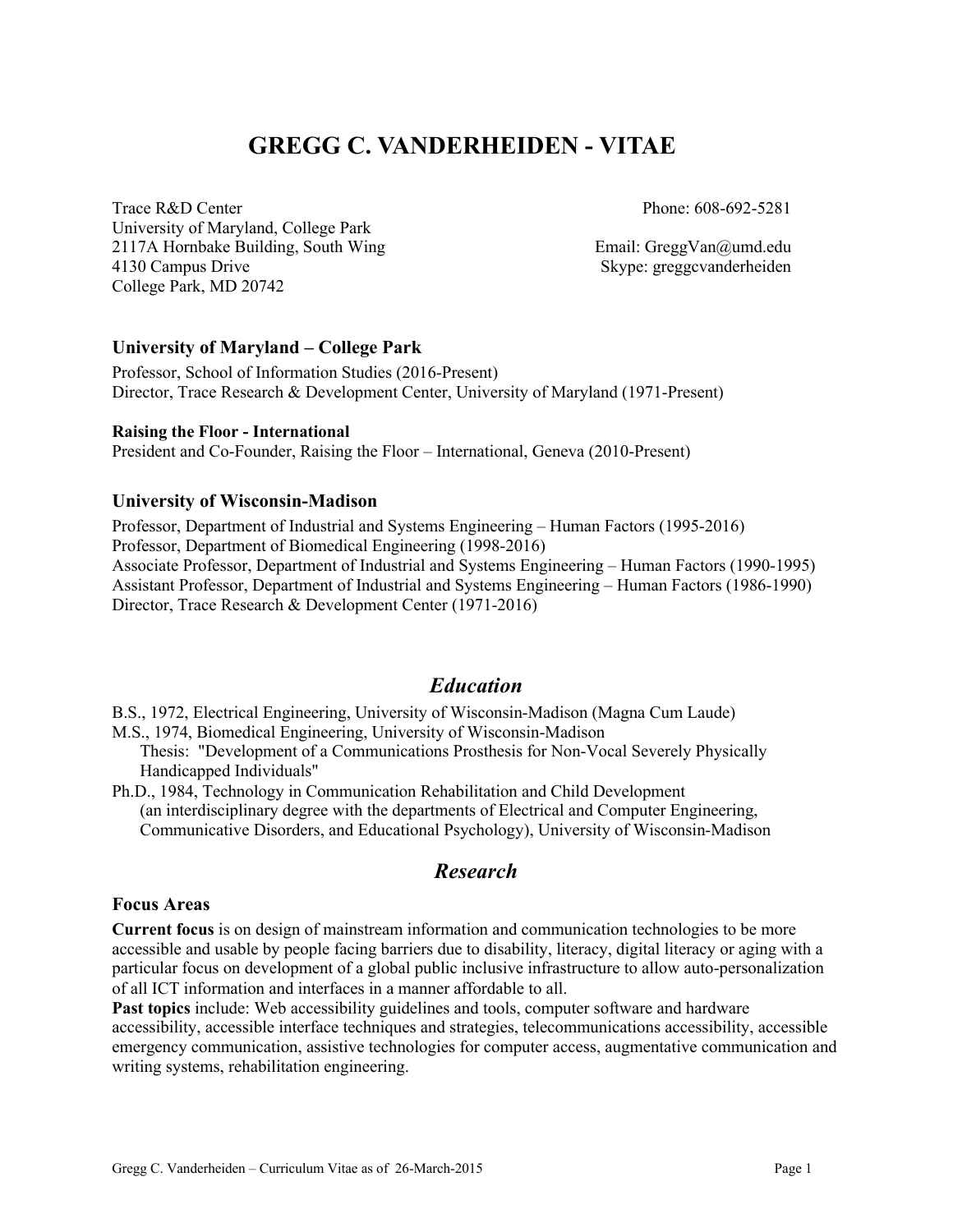### **Rehabilitation Engineering Research Centers**

- Principal Investigator, RERC on Inclusive Interface & Information Technology (8 consecutive 5-year grants since 1983 from the National Institute on Disability Independent Living and Rehabilitation Research, first in DEd and now in ACL, HHS; current grant is \$4.75 million, 2018-2023)
- Co-Principal Investigator, RERC on Telecommunications Access (4 consecutive 5-year grants from 1994 to 2014 , partnered with Gallaudet University, funding from the National Institute on Disability and Rehabilitation Research, U.S. Dept. of Education)

#### **Global Public Inclusive Infrastructure (GPII) development and deployment**

Principal Investigator on a 20 million dollar 5 year grant to build and test the "auto-personalization from preferences" (APfP) capability of the Global Public Inclusive Infrastructure (GPII). This is a joint project with Raising the Floor, IBM, Microsoft, OCAD, Syracuse, Misericordia, and others.

#### **European Cloud4all and Prosperity4All Large Scale Integrating Projects**

- Co-Principal Investigator, and Technical/Scientific Coordinator for two Large Scale Integrating Projects funded by the European Union's Seventh Framework Programme (FP7)
	- **Cloud4all** (2011-2015) is a 13 million Euro, 4 year project involving 29 different companies, universities and organizations in Europe, the Canada and the US focused on developing the "auto-personalization from preferences" (APfP) capabilities as well as the international federated assistive technology database infrastructure of the GPII.
	- **Prosperity4All** (2014-2018) a 12.5 million Euro, 4 year project involving 29 different companies, universities and organizations in Europe, the Canada, the US, Korea, and Qatar focused on developing the infrastructure for facilitating the evolution of the ecosystem to all more vendors, of different sizes (including single developer and consumers and professionals) to be able to explore, develop, test, and market solutions (AT and mainstream product features) for a wider range of users.

#### **Grants and Contracts and Collaborations**

Principal investigator on over 100 grants and projects (including the RERC grants), totaling over \$100 million (in 2016 dollars) over 45 years. Activities include research, development, commercial facilitation information summarization, and training (pre-service and in-service). Funding has been received from or collaborative work with the following:

- Technology companies: AOL, Adobe, Amazon, Ameritech, Apple, ARINC, AT&T, Avaya, Battelle, Compaq, Cisco, DEC, ECCS, Ericsson, ES&S, Hewlett Packard, Honeywell, HumanWare, IBM, Information Technology Foundation, Logitec, Macromedia, Microsoft, Motorola, Oracle, Panasonic, Phillips, Qualcomm, SBC, Siemens, Sprint, Storm/Keymat, Sun Microsystems, Telesensory Systems, Unisys, Verizon, and others.
- Government agencies: Federal Communications Commission, General Services Administration, National Institute on Disability, Independent Living, and Rehabilitation Research (NIDILRR), Administration for Community Living, HHS., National Institute of Standards and Technology (NIST) – U.S. Dept. of Commerce, Rehabilitation Services Administration, National Library Service (Library of Congress), Maryland Library for the Blind and Physically Handicapped, National Science Foundation, National Telecommunications and Information Admin. (NTIA) – U.S. Dept. of Commerce, U.S. Access Board, U.S. Postal Service, National Council on Aging, National Council on Disability, Dane County (Wisconsin), State of Wisconsin, Wisconsin Dept. of Health and Social Services, Wisconsin Dept. of Vocational Rehabilitation, State of South Carolina.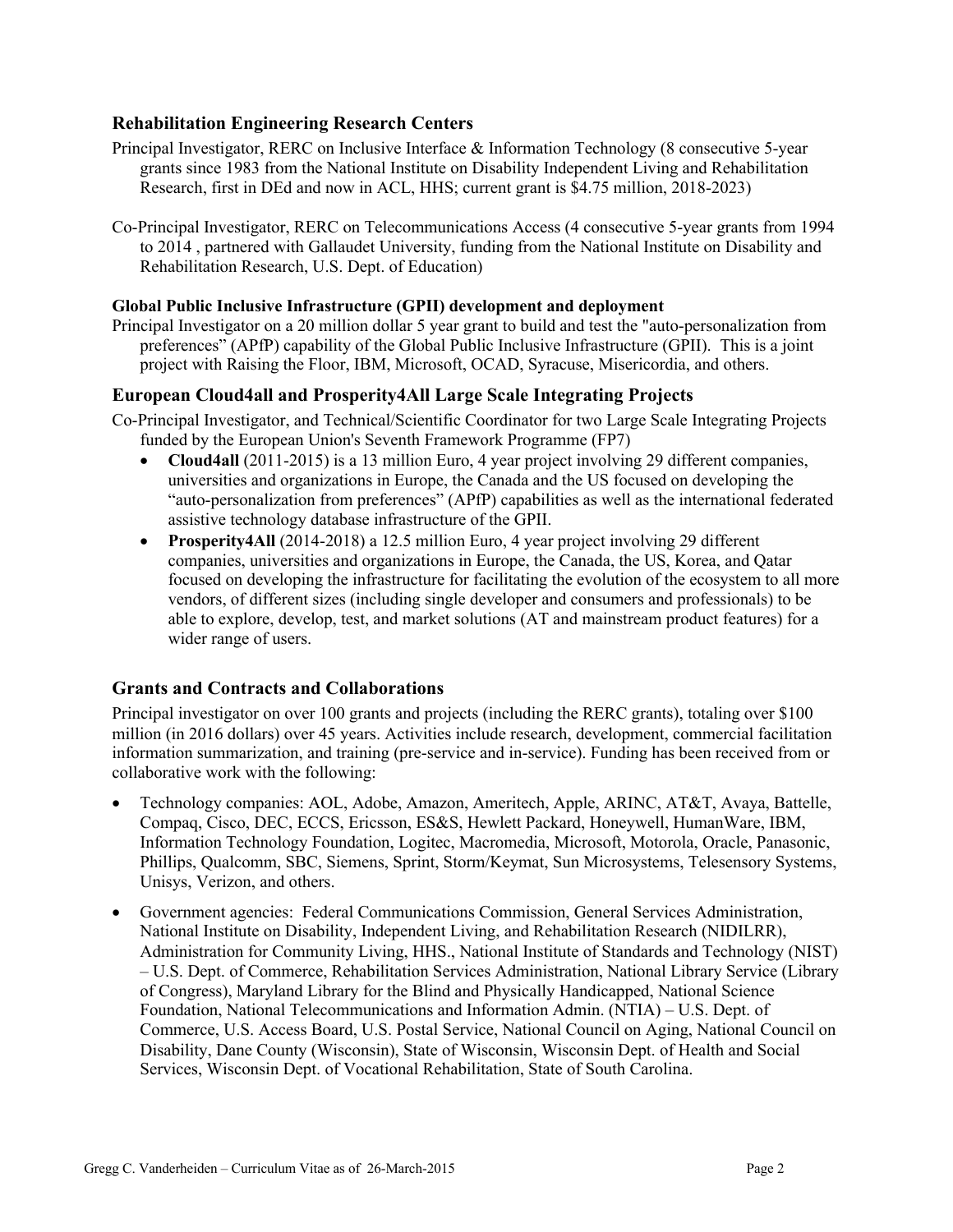• Other organizations and universities: National Federation of the Blind, American Foundation for the Blind, National Association for the Deaf, Association of Late Deafened Adults, Telecommunication Devices for the Deaf. Dole Foundation, Gallaudet University, Georgia Institute of Technology, University of Florida, University of Illinois-Champaign Urbana, World Institute on Disability.

## *Milestone Accomplishments*

- Released the Unified Listing and international Federated Database of assistive technologies and access features on mainstream products. (2017)
- Released the DeveloperSpace in international collaborative site for consumers and developers to make it easier, faster, and less expensive to create new or better access solutions and get them to market internationally. (2017)
- Originated the concept and proposed development of a Global Public Inclusive Infrastructure in 2010, which has now grown into an international effort, with significant funding from the European Commission, United States (IT-RERC) and Canada.
- Co-Chair and Co-Editor of WCAG 1.0 and WCAG 2.0 web accessibility guidelines (1999, 2008).
- Co-created the EZ Access package of cross-disability access features used in the USPS Automated Postal Center (deployed in U.S. post offices across the country), Amtrak ticketing machines, Homeland Security GOES kiosks, IBM airport check-in machines, and information kiosks at the WWII memorial in Wash. DC, Phoenix Sky Harbor Airport, Smithsonian Exhibit, etc.
- Co-developed (and licensed to Microsoft) all but one of the initial disability access features built into Windows (1995) and every version of Windows since.
- Co-developed 3 of the initial 5 disability access features for Macintosh computers (1987).
- Author of the first Web Accessibility Guidelines (1994).
- Authored the first computer accessibility guidelines for the White House Committee on Computer Access (1985). These became the basis for accessibility guidelines at IBM, Microsoft, and Apple.
- Coined the term *Augmentative Communication* later used to name the field in a paper at the Gulf Shores Research Conference in 1979, published in 1980.
- Developed the categorization scheme still used for communication aids today.
- Created the first portable, user programmable communication aid in 1974.

## *Professional Activities*

- President and Co-Founder, Raising the Floor-International (2011-Present).
- Amazon Accessibility Advisory Board (2014-Present)
- Scientific Advisory Board, ÆGIS (supported by the 7th Framework Programme on Research and Technological Development of the European Union), 2010-11.
- Co-Chair, Industry-Government Committee on Access to Computers and Information Systems for Disabled Persons, 1983-1988.
- Member, National Academies Institute of Medicine, Committee on Disability in America (2005-06).
- Member, National Task Force on Technology and Disability (2002-04).
- Clinician, Communication Aids and Systems Clinic, Department of Rehabilitation Medicine, University of Wisconsin Hospital and Clinics (1979-1992).
- Field Peer Reviewer National Science Foundation (NSF); National Institute of Disability and Rehabilitation Research (NIDRR) and Office of Special Education Programs (OSEP), U.S. Department of Education.
- Scientific Review and Evaluation Board, Veterans' Administration Department of Medicine and Surgery, Rehabilitation Engineering Research and Development Service (1979-1991).

### **Editorial Boards:**

• International Journal of Universal Access in the Information Society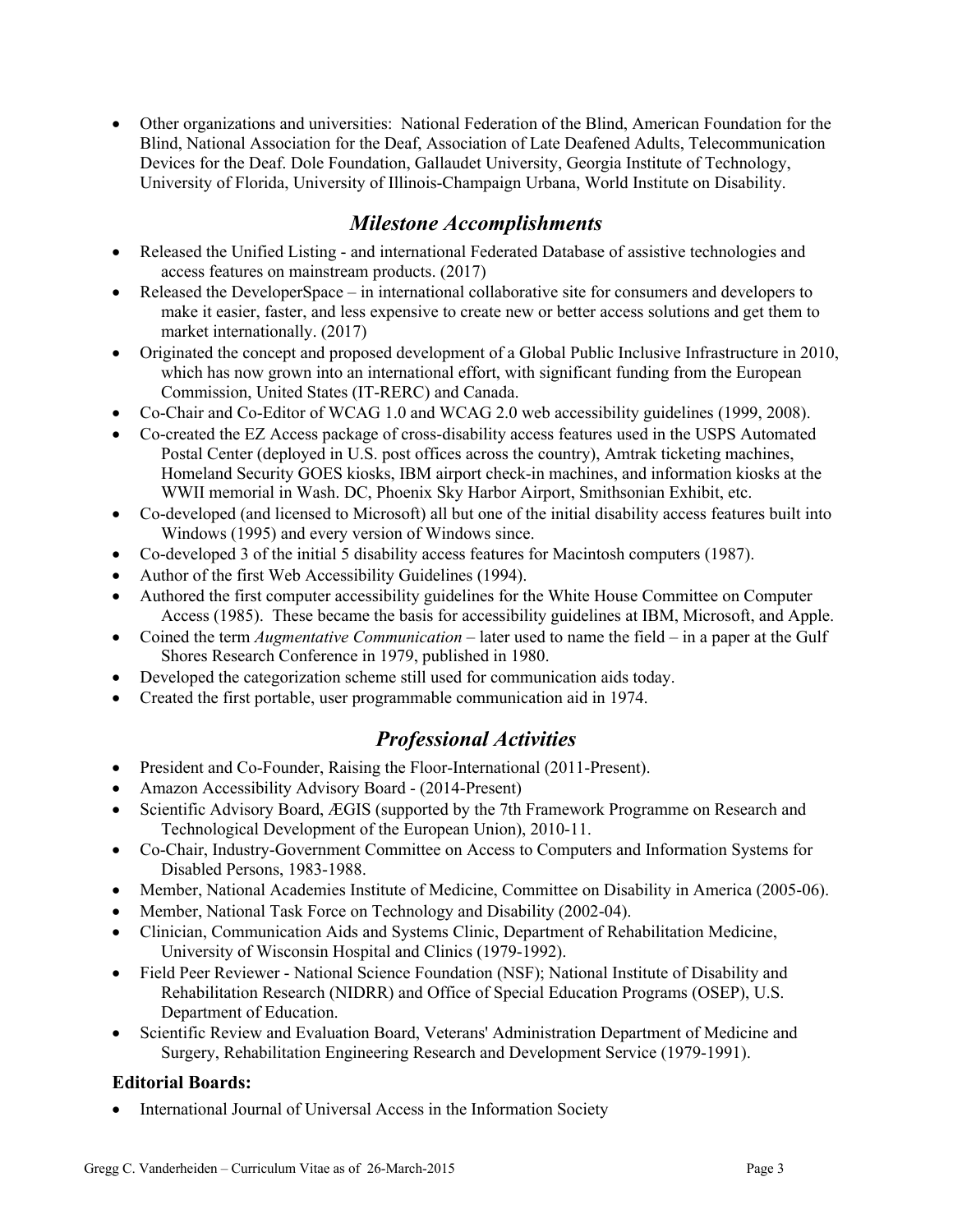- International Journal of Technology and Aging
- Journal of Technology and Human Services (2005-2013)
- Journal of Rehabilitation Research (1983-2000)
- Assistive Technology, RESNA journal (1988-99)

### **Professional Societies:**

- American Institute of Medical and Biological Engineering (AIMBE) Founding Fellow
- Association for Computing Machinery (ACM)
- Human Factors and Ergonomics Society (HFES) Fellow; Founding Member and Newsletter Editor of Rehabilitation and Medical Technology SIG through qualification as a TG; service on HFES standards committees.
- Institute of Electrical and Electronic Engineering (IEEE).
- Institute of Industrial Engineers (IIE) Senior Member.
- InterNational Committee for Information Technology Standards (INCITS)
- International Society for Augmentative and Alternative Communication (ISAAC) Founding Board of Directors (1983)
- Rehabilitation Engineering and Assistive Technology Society of North American (RESNA) Fellow, Past President (1993-94), Executive Committee and Board of Directors (1981-1996), Founding Member and Founding Publication Chair

## *Industry Standards Activities*

- Member of the ISO/IEC/JTC1 Task Force to revise the ISO/IEC EN 301 549 standard on accessibility to update procurement, web and mobile technologies, increase coverage of cognitive disabilities.
- Chair, Web Content Accessibility Guidelines Committee of the Web Accessibility Initiative (WAI), World Wide Web Consortium (W3C), since 1998.
- Chair, V2 Working Group, InterNational Committee on Information Technologies Standards (INCITS/ANSI); working group member since 1998.
- Co-Editor of ANSI/HFES 200, Human Factors Engineering of Software User Interfaces (Editor of Part 2).
- Member, RESNA Standards Committee on Cognitive Technologies.
- Member, IEEE-HFES P1583 Technical Group 3, Accessibility/Usability for Voting Machines (2003- 04).
- Member, National Information Standards Office (NISO) Digital Talking Book Standards Committee – Working Group 1 –"Type Three Comprehensive Navigation and Manipulation Features," Working Group 2 – "Digital Talking Book Production Guidelines," and Working Group 3 – "File Specification Working Group." (2002)
- Member, Steering Committee of Web Accessibility Initiative (WAI) International Program Office of the World Wide Web Consortium (W3C), since 1998.

## *Government Advisory Activities*

- Testimony at the special convening on the proposal to dissolve the National Institute on Disability, Independent Living, and Rehabilitation Research (NIDILRR) and merge with NIH.
- Committee of Experts, FCC MITRE Project for next generation Telecommunication (2015)
- Federal Communication Commission, Emergency Access Advisory Committee (2011-13).
- Invited Participant; European Commission Conference on Innovation for Digital Inclusion (Gdansk 2011); participation in drafting EC Roadmap for Digital Inclusion to indicate priority actions to be taken by the European Commission in the immediate future.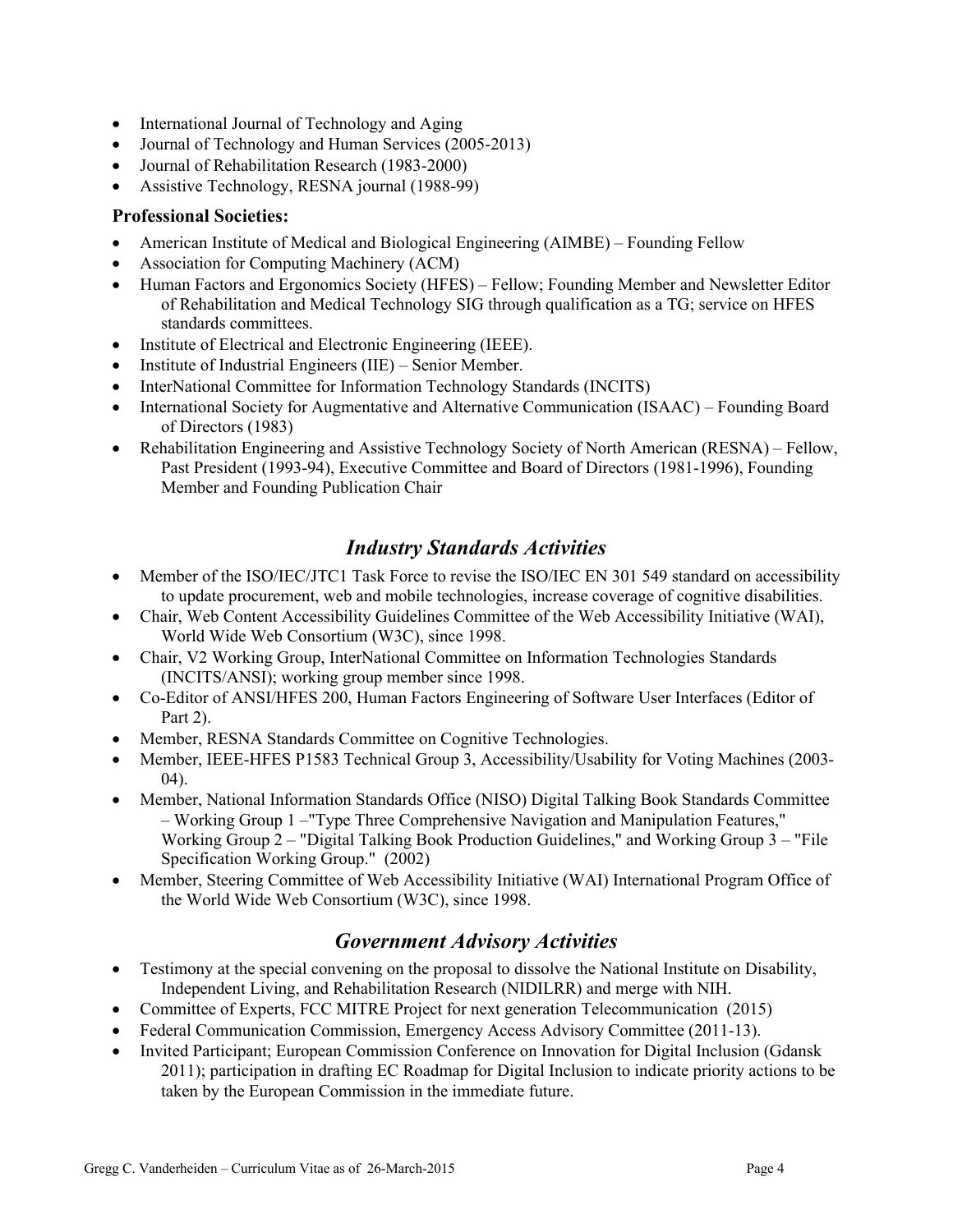- Invited Participant: European Commission Workshop on Monitoring e-Accessibility in Europe 2010: Assessing Progress in e-Accessibility Technologies and Policies (Brussels 2010).
- U.S. Election Assistance Commission, Accessible Voting Technology Initiative October 13 2009.
- Federal Communication Commission National Broadband Plan Workshop October 20, 2009
- Invited private discussion session with European Union Ministers at European Commission e-Inclusion Ministerial Conference (Vienna, 2008).
- Invited testimony to U.S. Election Assistance Commission, Technical Guidelines Development Committee. (2008).
- U.S. Access Board Telecommunications and Electronic and Information Technology Advisory Committee, (2006-08).
- National Academy of Science, Institute of Medicine, Committee on Disability in America (2005-06).
- Network Reliability and Interoperability Council (NRIC), a federal advisory committee to the Federal Communications Commission (2004-05).
- Invited testimony: "Regulatory impact on IP-enabled services," Presented May 7, 2004 at FCC Internet Policy Working Group Solutions Summit, Washington, DC.
- Invited testimony to Federal Communications Commission at the Dec. 1, 2003 Forum on Voice over Internet Protocol (VoIP).
- FCC Technological Advisory Council (two terms: 1999-2000, 2001-02).
- U.S. Representative, COST219bis and successor COST219ter European standards projects for telecommunications (1998-2008).
- U.S. Access Board Electronic Information Technology Access Advisory Committee (1998-99).
- U.S. Access Board Telecommunications Access Advisory Committee (1997-98).
- Advisory Committee to White House Digital Divide Initiative (2000).
- National Research Council's planning committee on "Every Citizen Interfaces" (1996-97).
- Chief External Technical Advisor on Access to Electronic Office Equipment: Review of application software accessibility, General Services Administration (1991-93).
- Technical Consultant, U.S. Senate Subcommittee on Handicapped Persons (1985-89).
- National Institute of Handicapped Research, National Science Foundation, Swedish Technical Institute, Swedish Institute for the Handicapped: Planning Session on US-Swedish Research Coordination (1986).
- Technical Meeting of NIHR White House Committee for Equal Access to Standard Computers and Computer Systems (1985).
- White House/OSERS/Industry Planning Meeting on Computer Access by Disabled Persons (1984).
- Expert panelist for study on "Technology and the Handicapped" by the Office of Technology Assessment, U.S. Senate (1980-82).
- Subcommittee on Science, Research, and Technology (U.S. House of Representatives) and Subcommittee on the Handicapped (U.S. Senate), Information/Planning Workshop: "How Government and Business Can and Should Cooperate in Developing and Applying Technology for Handicapped Individuals" (1980).
- Subcommittee on Science, Research, and Technology (U.S. House of Representatives), Subcommittee on the Handicapped (U.S. Senate), and the Congressional Research Service, Library of Congress: Joint Meeting on "Application of Technology to Handicapped Individuals" (1979).
- Testimony, U.S. House of Representatives Subcommittee on Computers and the Education of Severely Handicapped Individuals (1977).

## *Honors and Awards*

• University of Maryland Certificate of Achievement for exemplary contributions to research excellence at the University of Maryland (2019)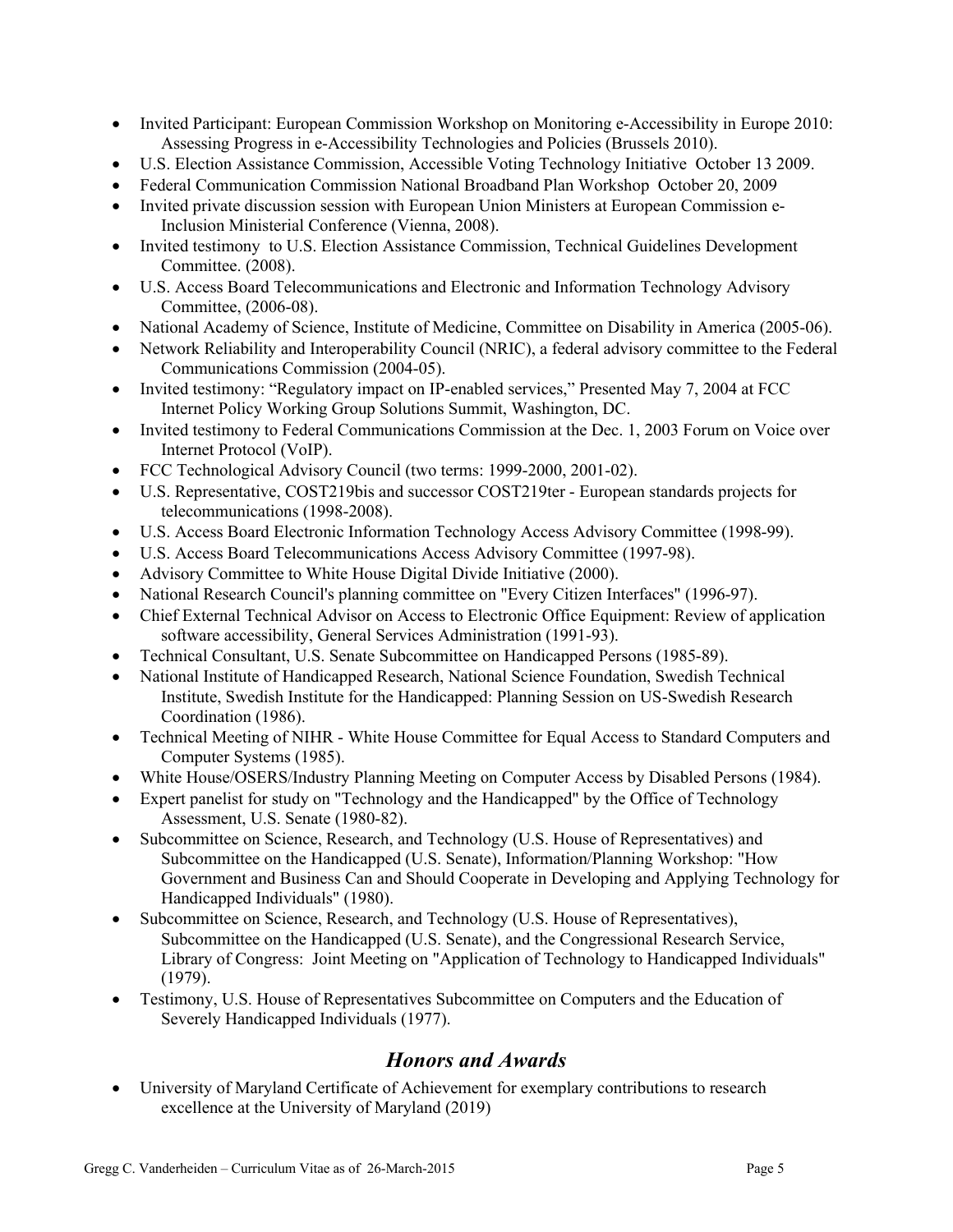- One of three researchers invited to present their work at the  $50<sup>th</sup>$  Anniversary of the National Institute on Disability, Independent Living, and Rehabilitation Research (NIDILRR) (2018)
- The RESNA Colin McLaurin Distinguished Lectureship Award and Keynote (2018).
- TDI Karen Peltz-Strauss Public Policy Award (2017)
- Oberdorfer Award in Low Vision, presented by the Association for Research in Vision and Ophthalmology (ARVO) and the ARVO Foundation for Eye Research (2013).
- Product Utilization Support and Help (PUSH) Award (2013), presented by the Center on Knowledge Translation for Technology Transfer (KT4TT).
- Fellow Human Factors Society (2012).
- Roland Wagner European Award for Computers Helping People with Special Needs, an award of the Austrian Computer Society presented to the Trace Center (2012).
- ACM Social Impact Award for the Human-Computer Interaction Community (2005).
- Who's Who in America (2004-present).
- Who's Who in American Education (2006-present).
- Who's Who in Science & Engineering (2004-present).
- Compaq Accessibility Program Award for Section 508 efforts (2001).
- Ron Mace Designing for the 21st Century Award (2000).
- National Partnership for Reinventing Government ("Hammer") Award, presented to members of a team led by the Department of Education which devised comprehensive requirements for accessible software design (1999).
- RESNA Mentor Award, presented by the Rehabilitation Engineering and Assistive Technology Society of North America (1998).
- Strache Leadership Award, California State University-Northridge (1998).
- Ameritech and National Council of the Aging "Innovator in Communications Technology" Award (1997).
- Yuri Rubinsky Memorial World Wide Web Award, presented at the 6th Annual International World-Wide-Web Conference (1997).
- Telecommunications Access Advisory Committee, U.S. Access Board, Outstanding Contribution Award (1996-1997).
- Access Award, American Foundation for the Blind (1991).
- Outstanding Faculty Award, McBurney Disability Resource Center, University of Wisconsin-Madison, (1991).
- Ragnar E. Onstad Service to Society Award, College of Engineering, University of Wisconsin-Madison (1989).
- RESNA Distinguished Service Award, Rehabilitation Engineering Society of North America (1978, 1985, 1989).
- Kishpaugh Award, Center for Computers and the Disabled, Dallas, Texas (1987).
- American Speech-Language-Hearing Foundation Outstanding Clinical Achievement Award (1985).
- Wisconsin Speech, Language, and Hearing Association Clinical Achievement Award (1985).
- 2nd Julia M. Watson Lecturer in Rehabilitation Medicine, University of Maine (1984).
- National Council on Communicative Disorders Research Award (1984).
- National Easter Seal Society Certificate of Honor (1984).
- American Speech-Language-Hearing Association Certificate for Significant Contribution (1981).
- American Speech & Hearing Association Certificate of Appreciation (1978).
- Isabelle and Leonard H. Goldenson Award for Outstanding Research in Medicine and Technology (1978).
- United Cerebral Palsy Association Manmade Environment Award (1977).
- Wisconsin Alumni Research Foundation Fellow (1973-74).
- Department of Electrical & Computer Engineering Fellowship (1972-73).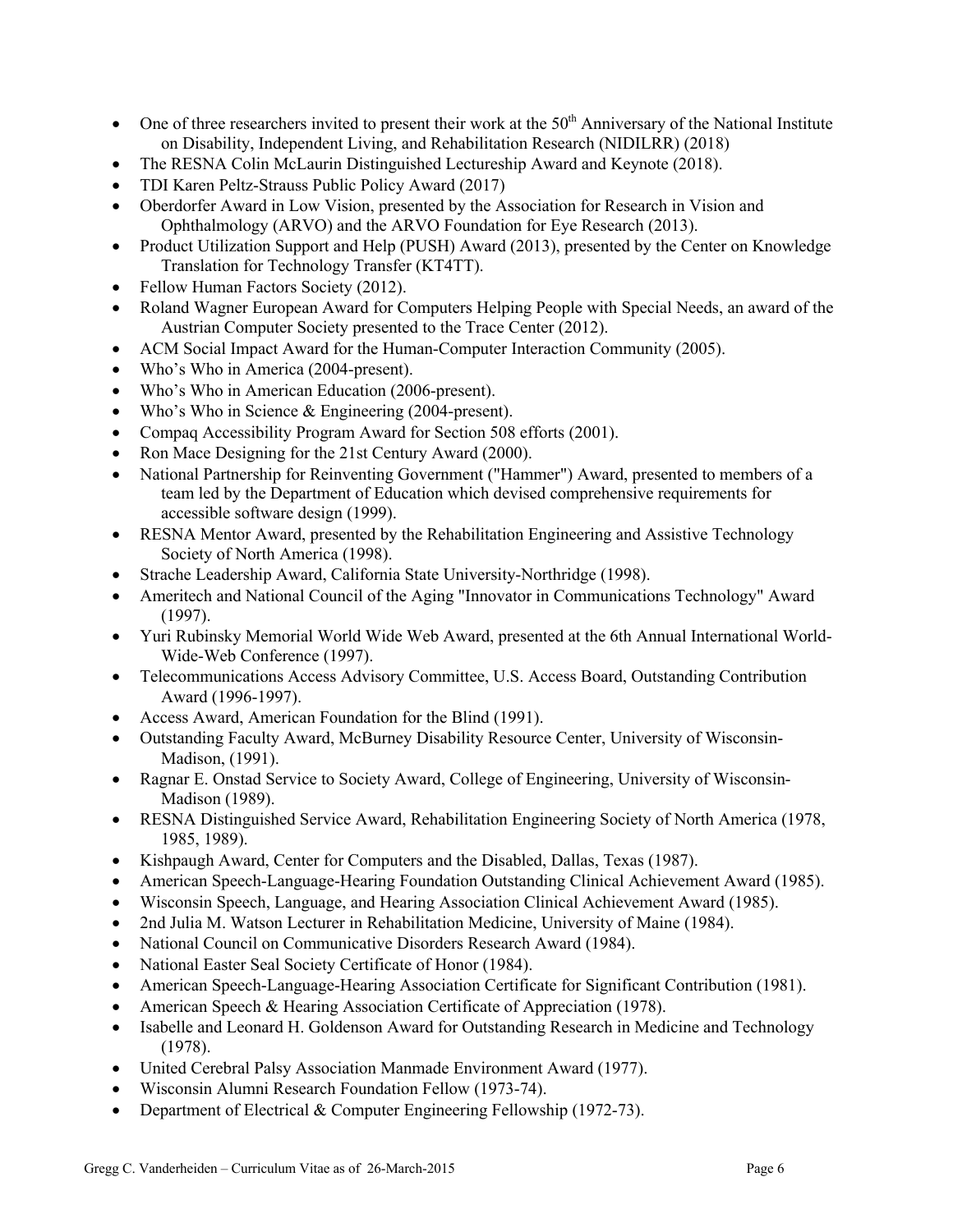- Polygon Outstanding Senior Student (1972).
- General Motors Scholar (1971).
- Alcoa Honor Scholarship (1970).

### *Patents Issued*

- Jordan, J. B., Kelso, D. P., & Vanderheiden, G. C. (2018). Tactile interface system for manipulation of a touch screen. US Patent 9,952,762.
- Jordan, J. B., Kelso, D. P., & Vanderheiden, G. C. (2018). Tactile Interface. US Patent D808,390.
- Jordan, J.B. & Vanderheiden, G.C. "Method for providing an individual increased accessibility to a touch screen" U.S. Patent No. 9,195,328 (issued November 24, 2015).
- Jordan, J.B. & Vanderheiden, G.C. "Device for providing improved access to the functions of human machine interfaces." U.S. Patent No. 8,368,664 (issued Feb. 5, 2013).
- Jordan, J.B. & Vanderheiden, G.C. "Device for providing improved access to the functions of human machine interfaces." U.S. Patent No. 8,115,741 (issued Feb. 14, 2012).
- Pepin, G., Pare, Alain, et al. "Digital audio book cartridge and player with manipulation-facilitating features." U.S. Patent No. 8,049,991 (issued Nov. 1, 2011).
- Jordan, J.B., Vanderheiden, G.C., & Kelso, D.P. "Keyboard." U.S. Patent No. D633,506 (issued Mar. 1, 2011).
- Jordan, J.B., Vanderheiden, G.C., & Kelso, D.P. "Keyboard." U.S. Patent No. D613,746 (issued Apr. 13, 2010).
- Jordan, J.B., Vanderheiden, G.C., & Kelso, D.P. "Keyboard." U.S. Patent No. D603,865 (issued Nov. 10, 2009).
- Pepin, G., Pare, Alain, et al. "Player." U.S. Patent No. D582,430 (issued Dec. 9, 2008).
- Pepin, G., Pare, Alain, et al. "Cartridge." U.S. Patent No. D579,940 (issued Nov. 4, 2008).
- Vanderheiden, G.C., Law, C.M., & Kelso, D.P. "Interface for electronic devices providing improved access for people with disabilities," U.S. Patent No. 6,624,803 (issued Sept. 23, 2003).
- Vanderheiden, G.C. "Touch screen for the vision-impaired." U.S. Patent No. 6,384,743 (issued May 7, 2002).
- Vanderheiden, G.C., Law, C.M., & Kelso, D.P. "Control panel for individual with disabilities." U.S. Patent No. D451,482 (issued Dec. 4, 2001).
- Vanderheiden, G.C. "Flexible access system for touch screen devices." U.S. Patent No. 6,049,328 (issued Apr. 11, 2000).
- Gunderson, J., Kelso, D.P., & Vanderheiden, G. "Long range optical pointing for video screens," U.S. Patent No. 4,591,841 (issued May 27, 1986).
- Vanderheiden, G.C., Lamers, D.F., Geisler, C.D., & Volk, A.M. "Auto-monitoring communication devices for handicapped persons," U.S. Patent No. 3,854,131 (issued Dec. 10, 1974).

## *Standards Developed*

- ANSI/HFES 200 Human Factors Engineering of Software User Interfaces.
- ISO/IEC 24752 Information Technology Universal Remote Console (5-part standard)
- ANSI/INCITS 389 to 393-2005 Protocol to Facilitate Operation of Information and Electronic Products through Remote and Alternative Interfaces and Intelligent Agents (5 standards)
- GIDEI Standard for General Input Device Emulating Interfaces.
- KEI Standard for Keyboard Emulating Interfaces.
- Serial Control Standard for Electronic Control of Power Wheelchairs (now ISO M3s).
- SET Standard for Electrical Interconnections for Augmentative Communication and Control Aids.
- W3C Web Content Accessibility Guidelines 1.0.
- W3C Web Content Accessibility Guidelines 2.0.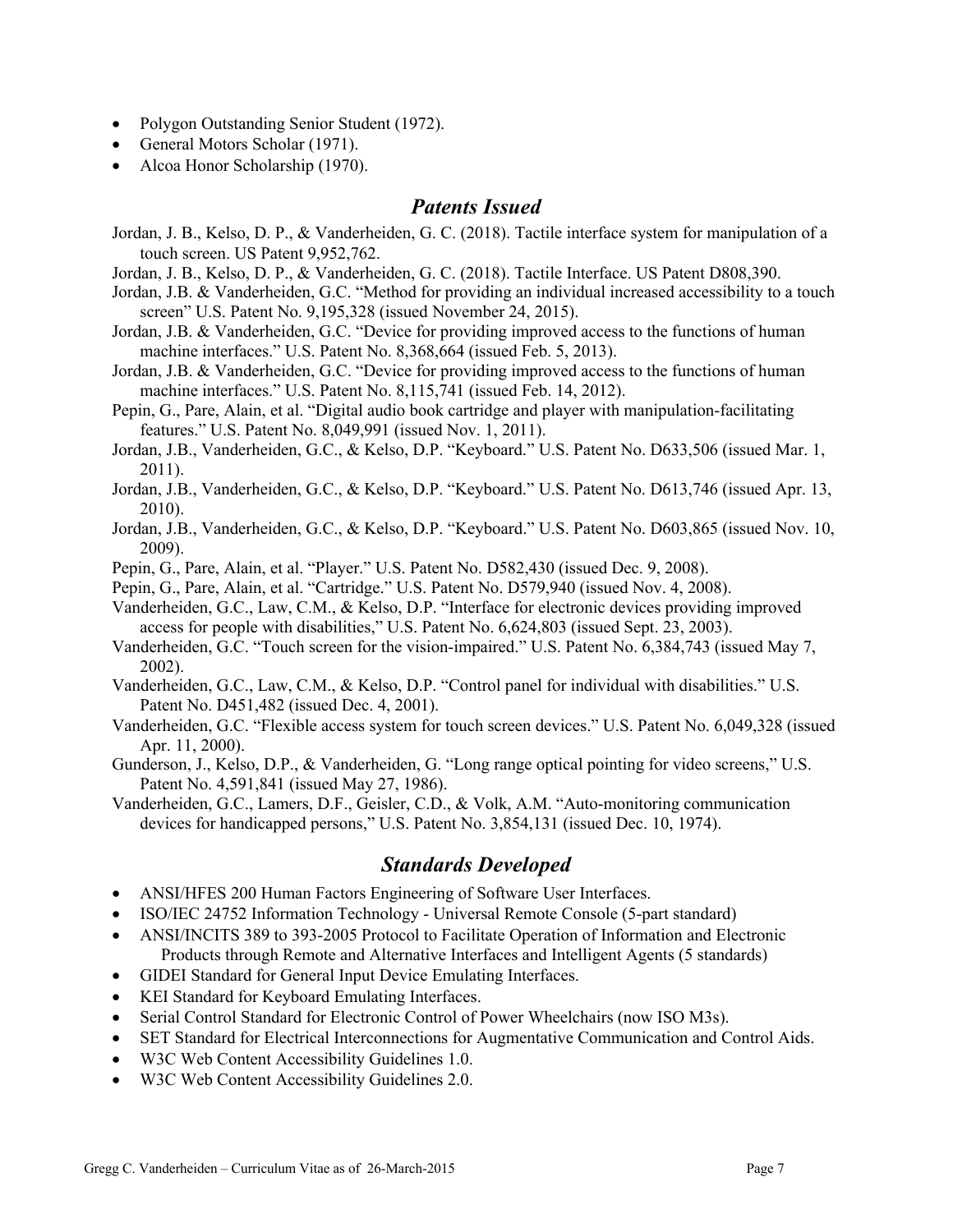### *Publications*

#### **Books and Chapters**

- Vanderheiden, G. C. & Jordan, J. B. (2012). Design for people with functional limitations. In G. Salvendy (Ed.), *Handbook of Human Factors and Ergonomics* (pp. 1409-1441). New York: Wiley.
- Caldwell, B. & Vanderheiden, G. (2011). Access to Web Content by Those with Disabilities and Others Operating under Constrained Conditions. In K. P. L. Vu and R. W. Proctor (Eds.), *Handbook of Human Factors in Web Design* (pp. 371-401) Boca Raton: FL: CRC Press.
- Vanderheiden, G.C. (2009). Accessible and usable design of information and communication technologies. In C. Stephanidis (Ed.), *The Universal Access Handbook* (pp. 3-1 to 3-26) Boca Raton, FL: CRC Press.
- Vanderheiden, G.C. (2009). Standards and guidelines. In C. Stephanidis (Ed.), *The Universal Access Handbook* (pp. 54-1 to 54-21) Boca Raton, FL: CRC Press.
- Vanderheiden, G. C. (2006). Design for people with functional limitations. In G. Salvendy (Ed.), *Handbook of Human Factors and Ergonomics* (pp. 1387-1417). New York: Wiley.
- Vanderheiden, G. (2005). Access to Web content by those operating under constrained conditions. In R. W. Proctor & K. P. L. Vu (Eds.), *Handbook of Human Factors in Web Design* (pp. 267-283). London: Taylor and Francis.
- Vanderheiden, G. (2004). Universal access. In Bainbridge, W.S. (Ed.), *Berkshire Encyclopedia of Human-Computer Interaction* (pp.744-750). Great Barrington, MA: Berkshire.
- Gilman, A., Vanderheiden, G.C., & Zimmermann, G. (2002). State of the science: Internet-based personal services on demand. In *Emerging and Accessible Telecommunications, Information and Healthcare Technologies* (pp. 62-70). Arlington, VA: RESNA Press.
- Vanderheiden, G., Harkins, J., & Barnicle, K. (2002). State of the science: Access to telecommunication technologies. In J.M. Winters, C. Robinson, R. Simpson & G. Vanderheiden (Eds.), *Emerging and Accessible Telecommunications, Information and Healthcare Technologies* (pp. 185-219). Arlington, VA: RESNA Press.
- Vanderheiden, G., & Zimmermann, G. (2002). State of the science: Access to information technologies. In J.M. Winters, C. Robinson, R. Simpson & G. Vanderheiden (Eds.), *Emerging and Accessible Telecommunications, Information and Healthcare Technologies* (pp. 152-184). Arlington, VA: RESNA Press.
- Vanderheiden, G. (2002). Interaction for diverse users. In J. Jacko & A. Sears (Eds.) *Human-Computer Interaction Handbook* (pp. 397-400). Mahwah, NJ: Erlbaum.
- Law, C., & Vanderheiden, G. (2001). Recent legislative development in the USA. In *Bridging the Gap?: Access to Telecommunications for All People* (pp. 168-169).Switzerland: Presses Centrales.
- Law, C., & Vanderheiden, G. (2001). The situation in the USA. *In Bridging the Gap?: Access to Telecommunications for All People* (pp. 104-115).Switzerland: Presses Centrales.
- Stephanidis, C., Akoumianakis, A., Vernardakis, N., Emiliani, P., Vanderheiden, G., Ekberg, J., et al. (2001). Industrial policy issues. In C. Stephanidis (Ed.), *User Interfaces for All: Concepts, Methods, and Tools* (pp. 589-608). Mahwah, NJ: Lawrence Erlbaum Associates, Inc.
- Stephanidis, C., Salvendy, G., Akoumianakis, D., Bevan, N., Brewer, J., Emiliani, P., Galetsas, A., et al. (2001). Toward an information society for all: An international research and development agenda. In C. Stephanidis (Ed.), *User Interfaces for All: Concepts, Methods, and Tools* (pp. 635-663). Mahwah, NJ: Lawrence Erlbaum.
- Vanderheiden, G., & Henry, S. L. (2001). Everyone interfaces. In C. Stephanidis (Ed.), *User Interfaces for All: Concepts, Methods, and Tools* (pp. 115-133). Mahwah, NJ: Lawrence Erlbaum.
- Vanderheiden, G. (2001). Fundamentals and priorities for design of information and telecommunication technologies. In W. F. E. Preiser & E. Ostroff (Eds.), *Universal Design Handbook* (pp. 65.3-65.15). New York: McGraw Hill.
- Vanderheiden, G. (2001). Telecommunications—Accessibility and future directions. In C. Nicolle & J. Abascal (Eds.), *Inclusive Design Guidelines for HCI* (pp. 239-257). London: Taylor & Francis.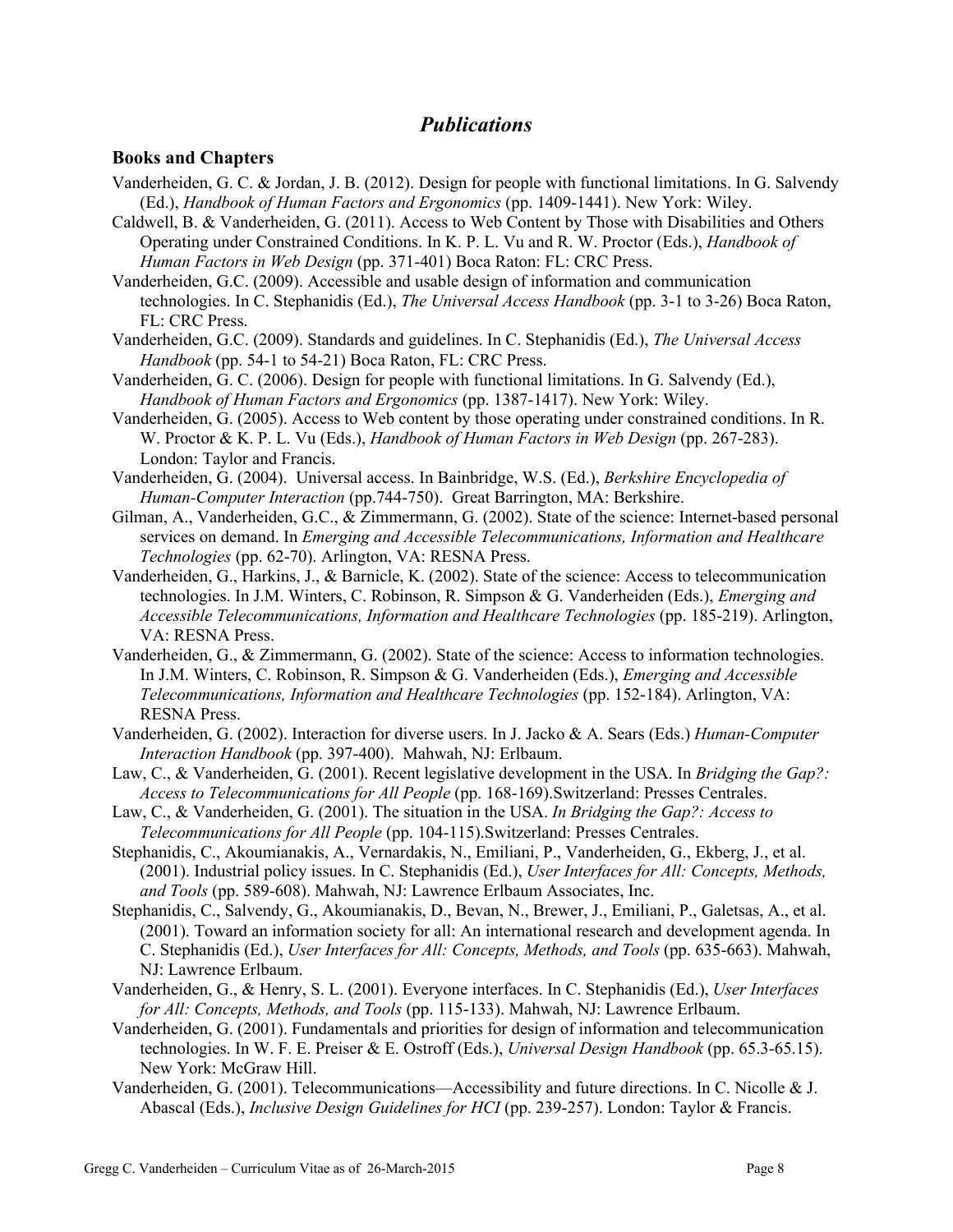- Vanderheiden, G.C. (2001). Development of generic accessibility/ability usability design guidelines for electronic and information technology products. In *Universal Access in HCI: Towards an Information Society for All* (pp. 635-639). Mahwah, NJ: Lawrence Erlbaum.
- Romich, B., Vanderheiden, G., & Hill, K. (2000). Augmentative and alternative communication. In J. Bronzino (Ed.), *The Biomedical Engineering Handbook* (Vol. II, pp. 144-1-144-8). Boca Raton, FL: CRC Press LLC.
- Fagerberg, G., Kung, A., Wichert, R., Tazari, M.-R., Jean-Bart, Br., Bauer, G., Zimmermann, G., Furfari, F., Potorti, F ., Chessa, S., Hellenschmidt, M., Gorman, J., Alexandersson, J., Bund, J., Carrasco, E., Epelde, G., Klíma, M., Urdaneta, E., Vanderheiden, G ., & Zinnikus, I. (Nov. 2010). Platforms for AAL
- Bower, R., Kaull, J., Sheikh, N., & Vanderheiden, G. (Eds.). (1998). *Trace Resource Book: Assistive Technologies for Communication, Control & Computer Access (1998-99 Edition)*. Madison, WI: Trace R&D Center, University of Wisconsin-Madison.
- Law, C., & Vanderheiden, G.C. (1998). Accessibility of information/transaction machines (ITMs): results of a research project by the Trace R&D Center for the US Access Board. In *Improving the Quality of Life for the European Citizen: Technology for Inclusive Design and Equality* (pp. 46-51). Amsterdam: IOS Press.
- Vanderheiden, G.C. (1998). Universal remote console communication protocol (URCC). In *Improving the Quality of Life for the European Citizen: Technology for Inclusive Design and Equality* (pp. 368- 373). Amsterdam: IOS Press.
- Vanderheiden, G. C. (1998). Presente y futuro de la accesibilidad a Internet. In J. A. Gonzalez & A. Arruabarrena (Eds.), *Novatica Iformatica y Discapacidades* (p. 136). Spain.
- Vanderheiden, G.C., & Law, C. (1998). EZ access strategies for cross-disability access to kiosks, telephones and VCRs. In *Improving the Quality of life for the European Citizen: Technology for Inclusive Design and Equality* (pp. xxxi-xl). Amsterdam: IOS Press.
- Vanderheiden, G. (1997). Design for people with functional limitations due to disability, aging, or circumstances. In G. Salvendy (Ed.), *Handbook of Human Factors and Ergonomics* (pp. 2010-2052). New York: John Wiley & Sons.
- Vanderheiden, G. (1996). Development of a multisensory visual interface to computers for blind users. In *Human Factors Perspectives on Human-Computer Interactions: Selections from Human Factors and Ergonomics Society Annual Meeting Proceedings, 1983-1994*. Santa Monica, California: Human Factors and Ergonomics Society.
- Vanderheiden, G. C. (1996). Computer access and use by people with disabilities. In J. C. Galvin & M. J. Scherer (Eds.), *Evaluating, Selecting, and Using Appropriate Assistive Technology* (pp. 237-276). Gaithersburg, MD: Aspen Publishers, Inc.
- Romich, B., & Vanderheiden, G. (1995). Augmentative communication/control/computer access. In J. Bronzino (Ed.), *The Biomedical Engineering Handbook*, (pp. 2110-2117). Boca Raton, FL: CRC Press, Inc.
- Borden, P., Lubich, J., & Vanderheiden, G. (Eds.) (1995). *Trace Resource Book: Assistive Technologies for Communication, Control & Computer Access (1996-97 Edition)*. Madison, WI: Trace R&D Center, University of Wisconsin-Madison.
- Borden, P., Fatherly, S., Ford, K., & Vanderheiden, G. (Eds.) (1993). *Trace resource book: assistive technologies for communication, control & computer access (1993-94 Edition)*. Madison, WI: Trace R&D Center, University of Wisconsin-Madison.
- Vanderheiden, G. (1992). A brief look at technology and mental retardation in the 21st century. In L. Rowitz (Ed.), *Mental retardation in the year 2000* (pp. 268-278). New York: Springer-Verlag, Inc.
- Berliss, J., Borden, P., & Vanderheiden, G. (Eds.) (1989). *Trace resource book: assistive technologies for communication, control & computer access (1989-90 Edition)*. Madison, WI: Trace R&D Center, University of Wisconsin-Madison.
- Borden, P., & Vanderheiden, G. (Eds.) (1988). *ResourceBook4: Update to Books 1, 2, and 3 (Rehab/Education Technology ResourceBook Series: Communication, control, and computer access*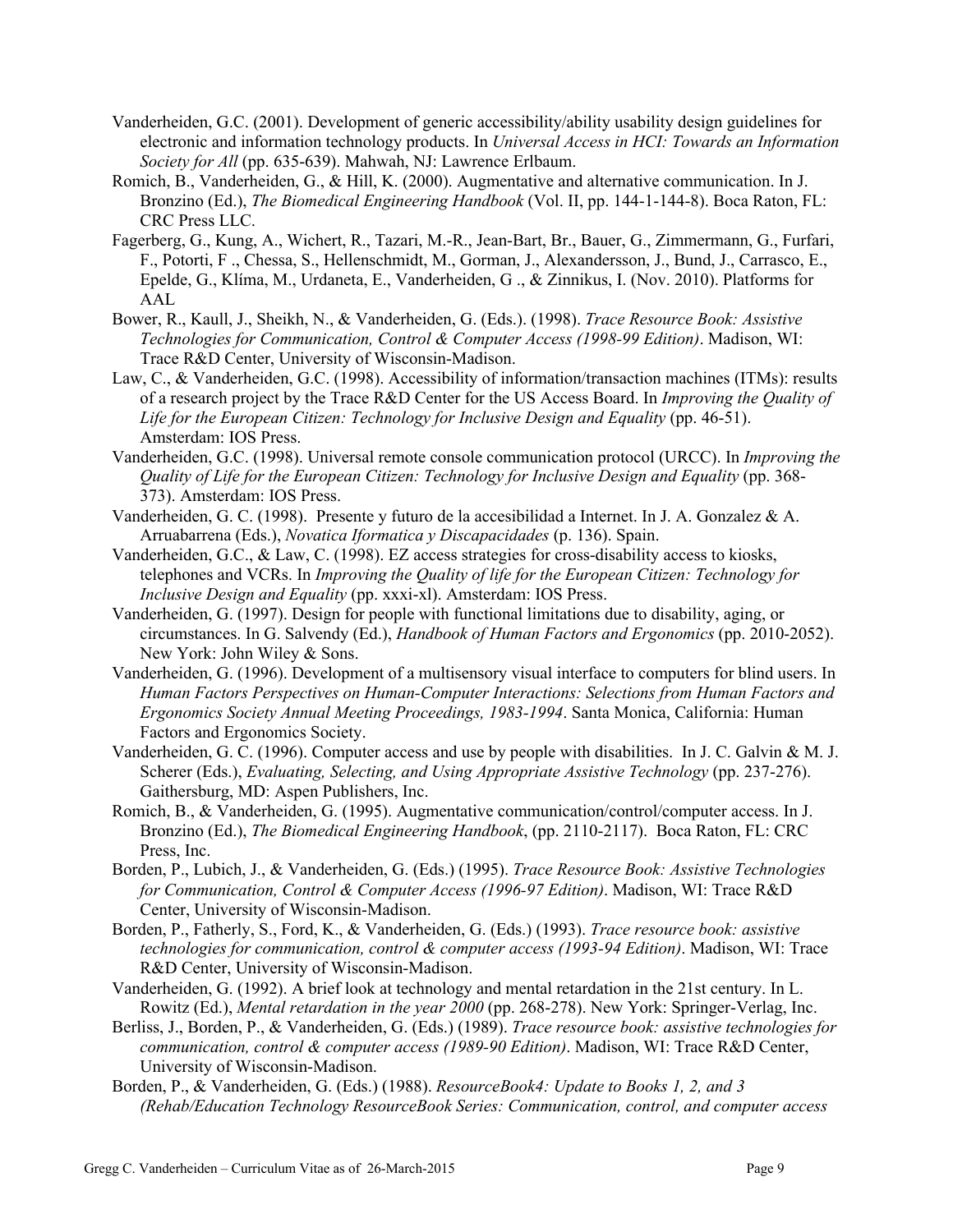*for disabled and elderly individuals).* Madison, WI: Trace R&D Center, University of Wisconsin-Madison.

- Brandenburg, S., & Vanderheiden, G. (1987). Communication board design and vocabulary selection. In L. E. Bernstein (Ed.), *The vocally impaired: Vol. I, Clinical research and practice.* Academic Press.
- Brandenburg, S., & Vanderheiden, G. (Eds.) (1987). *ResourceBook 1: Communication aids. (Rehab/Education Technology ResourceBook Series: Communication, control, and computer access for disabled and elderly individuals)*. San Diego: College-Hill Press.
- Brandenburg, S., & Vanderheiden, G. (Eds.) (1987). *ResourceBook 2: Switches and environmental controls (Rehab/Education Technology ResourceBook Series: Communication, control, and computer access for disabled and elderly individuals)*. San Diego: College-Hill Press.
- Brandenburg, S., & Vanderheiden, G. (Eds.) (1987). *ResourceBook 3: Software and hardware (Rehab/Education Technology ResourceBook Series: Communication, control, and computer access for disabled and elderly individuals)*. San Diego: College-Hill Press.
- Cress, C., Yoder, D., & Vanderheiden, G. (1987). Computers in communicative disorders. In J. G. Webster (Ed.), *The encyclopedia of medical devices and instrumentation*. New York: John Wiley and Sons, Inc.
- Vanderheiden, G. (1987). A quantitative modeling approach for analysis of augmentative communication techniques and aids. In L. E. Bernstein (Ed.), *The vocally impaired: Vol. II, Basic research and technology.* Academic Press.
- Vanderheiden, G. C. (1987). Issues in planning a statewide technology service delivery program for special education. In C. A. Coston (Ed.), *Planning and implementing augmentative communication service delivery [Proceedings of the National Planners Conference on Assistive Device Service Delivery]* (pp. 24-29). Washington, DC: RESNA.
- Vanderheiden, G. (1987). Advanced technology aids for communication, education, and employment. In E. T. McDonald (Ed.), *Cerebral palsy: Nature, pathogenesis, and management*. Baltimore: University Park Press.
- Vanderheiden, G. C. & Yoder, D. E. (1986). Overview. In S. W. Blackstone & D. M. Bruskin (Eds.), *Augmentative communication: An introduction* (p. 1-28). Rockville, MD: American Speech, Language, and Hearing Association.
- Vanderheiden, G. C., & Lloyd, L. L. (1986). Communication systems and their components. In S. W. Blackstone & D. M. Bruskin (Eds.), *Augmentative communication: An introduction* (p. 49-161). Rockville, MD: American Speech, Language, and Hearing Association.
- Vanderheiden, G., & Dolan, T. (1985). Promises and concerns of technological intervention for children with disabilities. In *Developmental handicaps: Prevention and treatment III* (pp. 23-42). Silver Spring, MD: American Association of University Affiliated Programs.
- Webster, J. G., Cook, A., Tompkins, W., & Vanderheiden, G. (Eds.) (1985). *Electronic devices for rehabilitation.* London: Chapman and Hall.
- Vanderheiden, G., Bengston, D., Brady, M., & Walstead, L. (1984). *International software/ hardware registry*. University of Wisconsin: Trace R&D Center.
- Vanderheiden, G. (1980). Augmentative modes of communication for the severely speech and motor impaired. In M. Urist (Ed.), *Congenital malformation - its clinical management; clinical, orthopedic, and related research* (Number 148).
- Harris-Vanderheiden, D., & Vanderheiden, G. (1980). Augmentative communication techniques. In R. Schiefelbusch (Ed.), *Non-speech language and communication: Analysis and Intervention intervention* (pp. 259-301). Baltimore: University Park Press.
- Harris, D., & Vanderheiden, G. (1980). Enhancing the development of communicative interaction. In R. Schiefelbusch (Ed.), *Non-speech language and communication, analysis and intervention* (pp. 227- 257). Baltimore: University Park Press.
- Harris, D., Lippert, J., Yoder, D., & Vanderheiden, G. (1979). Blissymbolics, an augmentative system for non-verbal severely handicapped children. In R. York and E. Edgar (Eds.), *Teaching the severely handicapped (Vol. IV)*.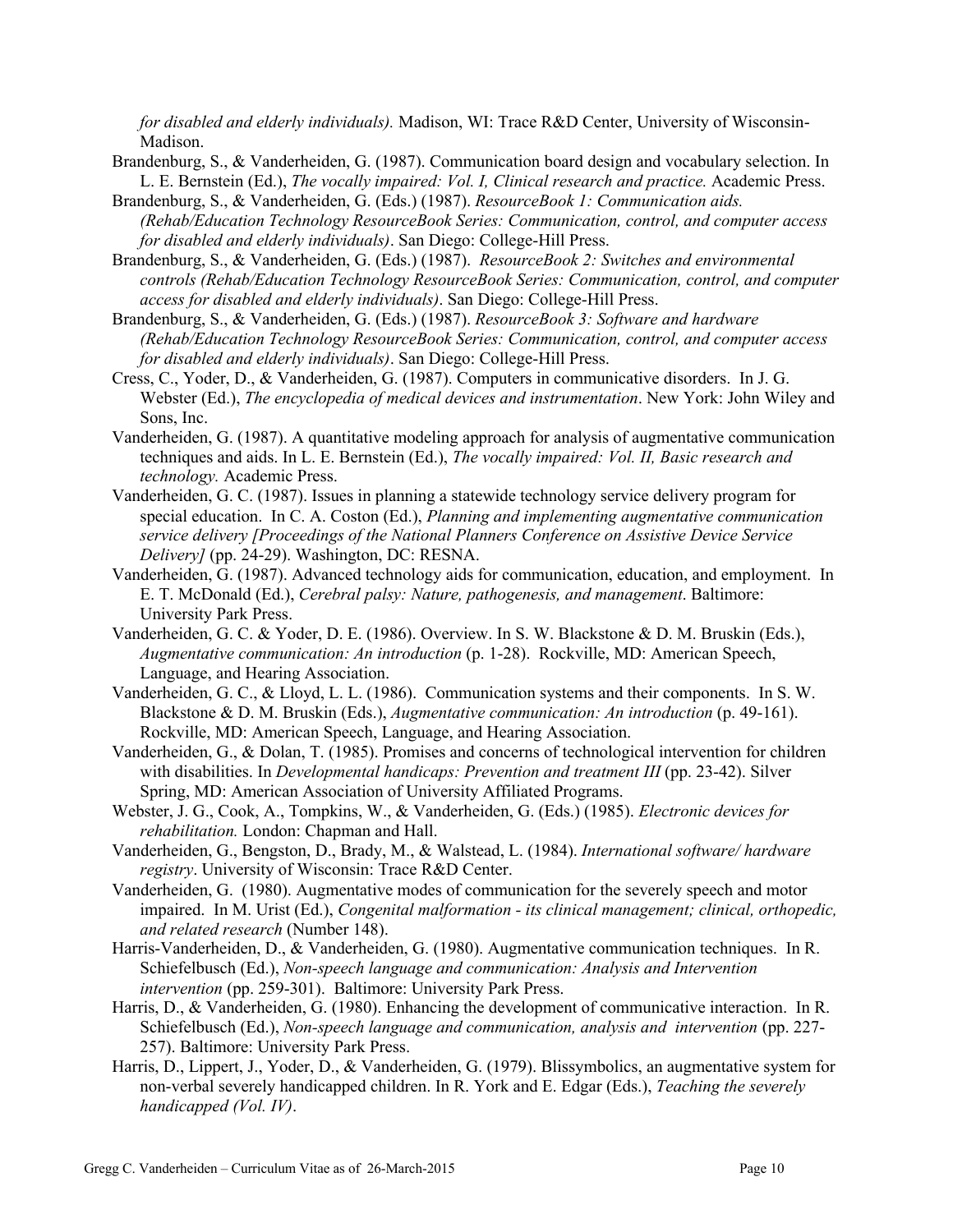- Vanderheiden, G. (1979). Developing communication skills in non-vocal physically or multiply handicapped children and adults. In R. York and E. Edgar (Eds.), *Teaching the severely handicapped (Vol. IV)*.
- Vanderheiden, G., & Harris-Vanderheiden, D. (1979). Basic considerations in the development of communicative and interactive skills for non-vocal severely handicapped children. In E. L. Meyen (Ed.), *Basic readings in the study of exceptional children and youth* (pp. 489-507). Denver, CO: Love Publishing Company.
- Vanderheiden, G. (Ed.) (1978). *Non-vocal communication resource book*. Baltimore: University Park Press.
- Vanderheiden, G., & Harris-Vanderheiden, D. (1977). Basic considerations in the development of communicative and interactive skills for non-vocal severely handicapped children. In E. Sontag, J. Smith, & N. Certo (Eds.), *Educational programming for the severely and profoundly handicapped*. Reston, VA: Division on Mental Retardation of the Council for Exceptional Children.
- Vanderheiden, G., & Harris-Vanderheiden, D. (1976). Communication techniques and aids for the nonvocal physically handicapped. In L. Lloyd (Ed.), *Communication assessment and intervention techniques*. Baltimore, MD: University Park Press.
- Vanderheiden, G., & Grilley, K. (Eds.) (1976). *Non-vocal communication techniques and aids for the severely physically handicapped*. Baltimore, MD: University Park Press.

### **Papers (Selected)**

- Szopa, A., Vanderheiden, G. (2020) The Importance of Computer Auto Personalization, in Ahram, T. &
- Falcão, C., Advances in Usability, User Experience, Wearable and Assistive Technology. Springer, Cham
- Vanderheiden, G. Lazar, J., Jordan, JB, Ding, Y., Wood R. (2020). Morphic: Auto-Personalization on a Global Scale, ACM CHI (Computer-Human Interaction) 2020. New York: ACM Press.
- Vanderheiden G.C., Jordan J.B. (2019) Multi-faceted Approach to Computer Simplification via Personalization and Layering. In: Antona M., Stephanidis C. (eds) Universal Access in Human-Computer Interaction. Theory, Methods and Tools. HCII 2019. Lecture Notes in Computer Science, vol 11572. Springer, Cham
- Vanderheiden, G., Jordan, JB, (2019) Personalization and Layering to Simplify Computer Accessibility, proceedings of the 21st International ACM SIGACCESS Conference on Computers and Accessibility
- Kocsis, O., Mousstakas, K., Foakotakis, N., Vassiliou, C., Toska, A., Vanderheiden, G., Stergiou, A. (2019) SmartWork: designing a smart age-friendly living and working environment for office workers, Proceedings of the 12th ACM International Conference on PErvasive Technologies Related to Assistive Environments, ACM June 2019 Pages 435–441
- Szopa A.M., Jordan J.B., Folmar D.J., Vanderheiden G.C. (2020) The Auto-Personalization Computing Project in Libraries. In: Ahram T., Falcão C. (eds) Advances in Usability and User Experience. AHFE 2019. Advances in Intelligent Systems and Computing, vol 972. Springer, Cham
- Amaxilatis, D., Tsironis, N., Vassiliou , C., Kocsis, O. Pardal, A., Quintas, J., Marcos, H., Vanderheiden, G., Akker, H. (2019) An IoT enabled Unobtrusive Worker Health, Well-Being and Functional Ability Monitoring Framework Proceeding of the Poster and Workshop Sessions of AmI-2019, the 2019 European Conference on Ambient Intelligence. Rome, Italy, November 201
- Wobbrock, J., Gajos, K, Kane s., and Vanderheiden G..(2018). Ability-based design. Communications of the ACM 61, 6 (May 2018), 62-71. DOI: https://doi.org/10.1145/3148051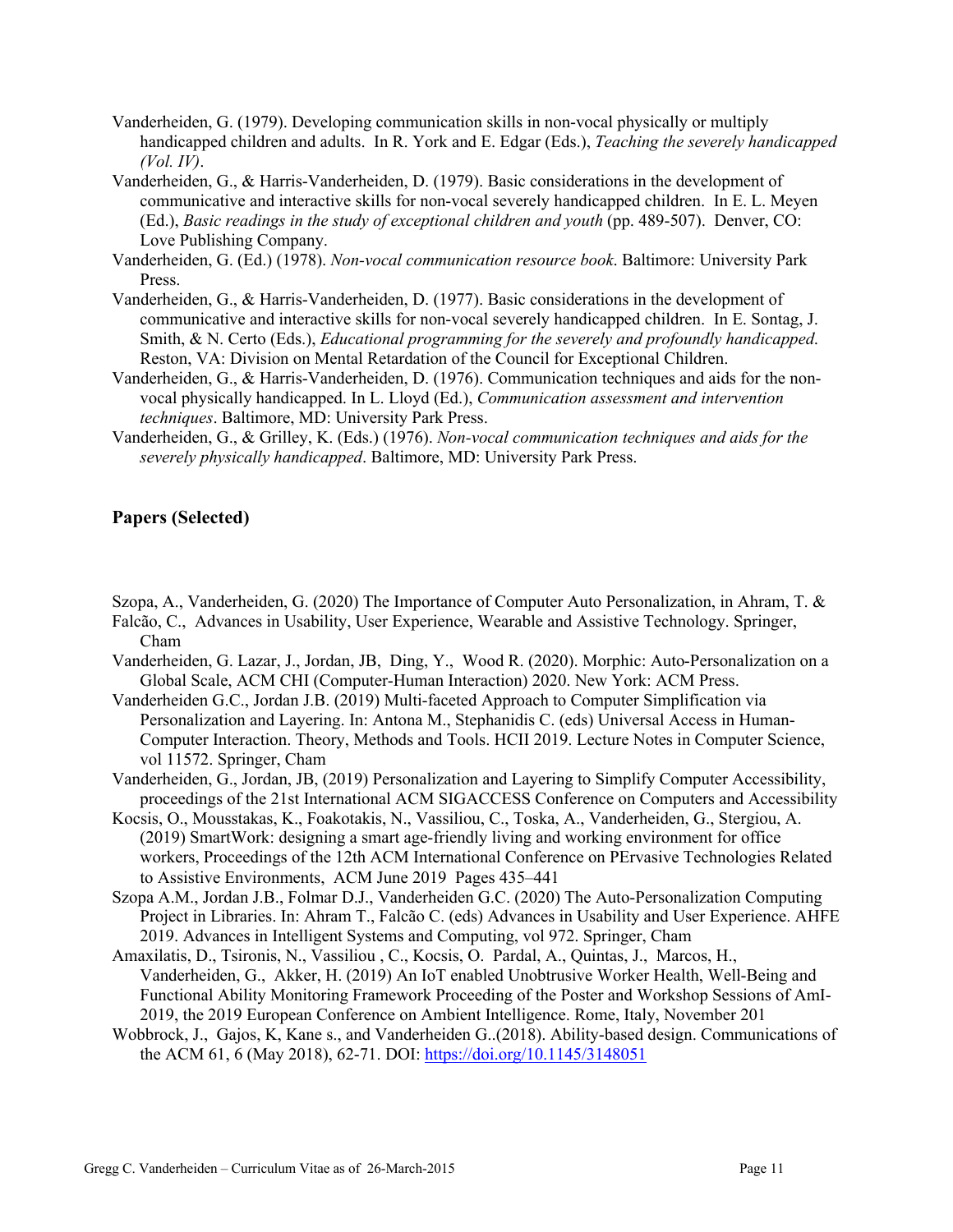- Jordan J.B, Vanderheiden G, Kaine-Krolak M., Roberts V. ( 2018) A pilot study of computer autopersonalization at American job centers Journal on Technology & Persons with Disabilities (Mar 2018) 247-260 ISSN 2330-4216
- Leligou, H., Panagiotis, A., Tsakou, G., Vanderheiden, G., Touliou, K., Kocsis, O., Katevas, N., (2017) Generic platform for registration and online offering of assistance-on-demand (AoD) services in an inclusive infrastructure, Universal Access in the Information Society Dec. 2017
- $\gamma$ Jia Zhou, Amrish Chourasia & Gregg Vanderheiden (2017) Interface Adaptation to Novice Older Adults' Mental Models through Concrete Metaphors, International Journal of Human–Computer Interaction, 33:7, 592-606, DOI: 10.1080/10447318.2016.1265827
- ^Jordan, J. B. & Vanderheiden, G. C. (2017) Towards Accessible Automatically Generated Interfaces Part 1: An Input Model that Bridges the Needs of Users and Product Functionality. In J. Zhou & G. Salvendy (eds) *Human Aspects of IT for the Aged Population. Aging, Design and User Experienc*e (pp 129-146). Lecture Notes in Computer Science (including subseries Lecture Notes in Artificial Intelligence and Lecture Notes in Bioinformatics), vol. 10297. Springer, Cham.
- ^Jordan, J. B. & Vanderheiden, G. C. (2017) Towards Accessible Automatically Generated Interfaces Part 2: Study with Model-Based Self-Voicing Interfaces. In J. Zhou & G. Salvendy (eds) *Human Aspects of IT for the Aged Population. Aging, Design and User Experience* (pp 110-128). Lecture Notes in Computer Science (including subseries Lecture Notes in Artificial Intelligence and Lecture Notes in Bioinformatics), vol. 10297. Springer, Cham.
- ^Ding,Y. Jordan, J.B., Vanderheiden, G., (2017) Harvesting Assistive Technology Vocabularies: Methods and Results from a Pilot Study. In Proceedings of the International Conference on Human Aspects of IT for the Aged Population, J. Zhou and G. Salvendy (Eds.): ITAP 2017, Part II, LNCS 10298, pp. 350-361 Springer
- Ayotte D., Brennan M., Frishberg N., Jimes C., Petrides L., Quesenbery W., Rothberg M., Reinkensmeyer D, Blackstone S, Bodine C, Brabyn J, Brienza D, Caves K, DeRuyter F, Durfee E, Fatone S, Fernie G, Gard G, Karg G, Kuiken T, Harris G, Jones G, Li Y, Maisel J, McCue M,. Meade M, Mitchell H, Mitzner T, Patton J, Requejo P, Rimmer J, Rogers W, Rymer W, Sanford J, Schneider L, Sliker L, Sprigle S, Steinfeld A, Steinfeld E, Vanderheiden G, Winstein C, Zhang L and Corfman T. (2017) "How a diverse research ecosystem has generated new rehabilitation technologies" in Journal of NeuroEngineering and Rehabilitation 14:109
- Ortega-Moral, M., Rivero, J., Gutiérrez, J., Iglesias, A., Suárez, P., Peinado, I., De Lera, E., Zaldua, C., Vanderheiden, G., Feed3: A Strategy for a 3-Direction Connection Among AT Consumers and Developers (2017) Studies in health technology and informatics 242:1055-1058
- Schwerdtfeger R., Tobias J., Treviranus J., Trewin S., Vanderheiden G. (2016) , "A Tool for Capturing Essential Preferences" in the ASSETS '16: Proceedings of the 18th International ACM SIGACCESS Conference on Computers and Accessibility
- ^Chen K.B., Sesto M., Ponto K., Leonard J., Mason A., Vanderheiden G, Williams J., Radwin R (2016) Use of Virtual Reality Feedback for Patients with Chronic Neck Pain and Kinesiophobia, *IEEE in Transactions on Neural Systems & Rehabilitation Engineering*
- ^Ding Y, Chourasia A, Anson D, Atkins T, and Vanderheiden G. (2015) Understanding Decision Requirements for Selection of Assistive Technology. In 59th Annual Meeting of the Human Factors and Ergonomics Society, 160–164.
- Chourasia, A., Tobias, J., Githens, S., & Vanderheiden, G. (2015). The Library-GPII-System: Reinventing accessibility in libraries. Interface. Retrieved from http://ascla.ala.org/interface/2015/03/the-library-gpii-system-reinventing-accessibility-in-libraries/
- $\Delta$ Ding, Y, & Vanderheiden, G. (2014). Computerized decision support for people with disabilities: review and outlook. *Journal on Technology & Persons with Disabilities 2*, 134-143.
- Chourasia, A, Nordsman, D., & Vanderheiden, G. (2014). State of the science on the Cloud, accessibility, and the future. *Journal of Universal Access in the Information Society* 13(4):483-495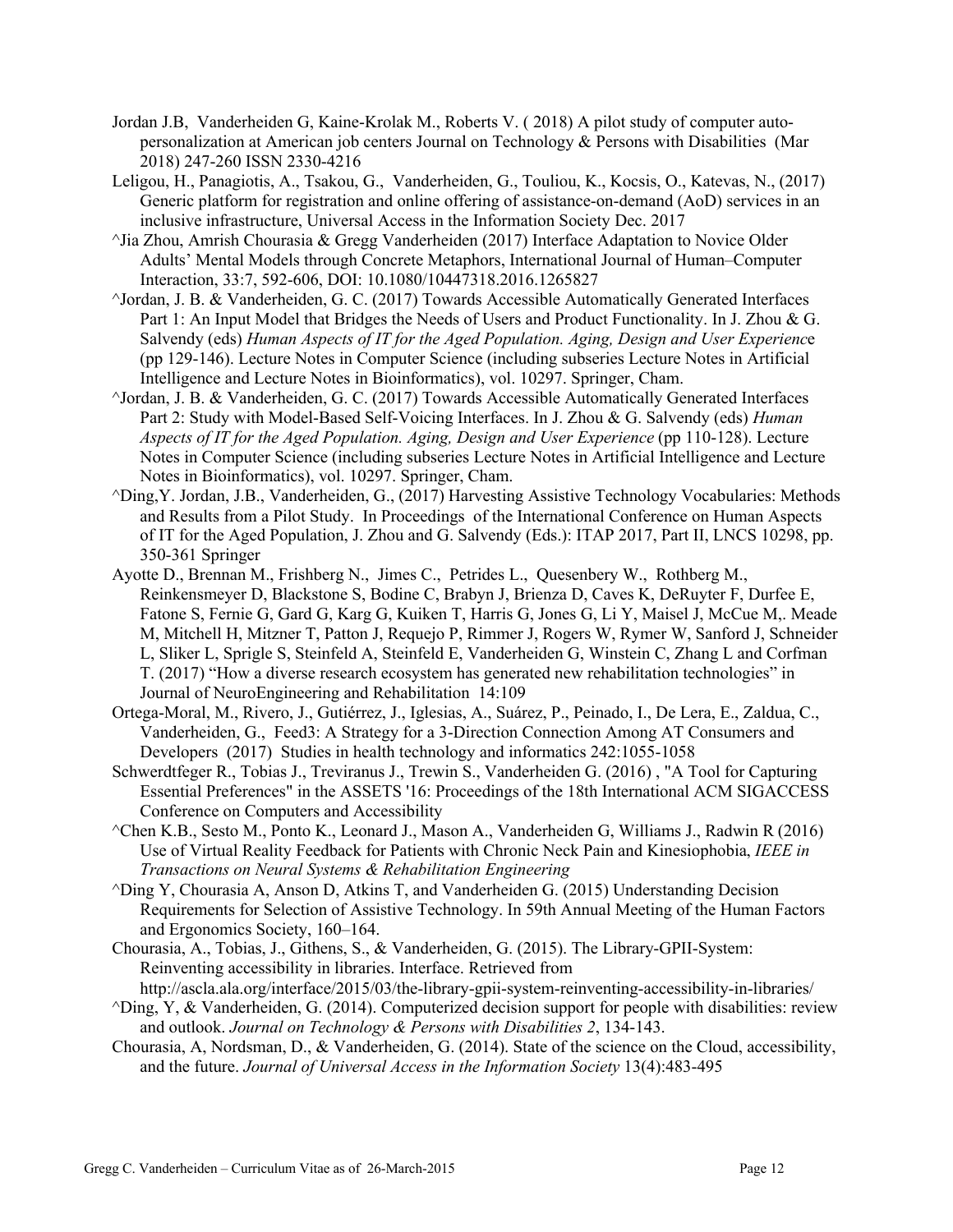- Vanderheiden, G., Treviranus, J., Clark, C., Peissner, M., Tsakou, G. (2014) Prosperity as a Model for Next-Generation Accessibility in *Proceedings of the HCI International 2014,* Heraklion, Crete, Greece, June 22 - 27, 2014
- Atkins, T., & Vanderheiden, G. (2014). Common Terms Registry. In C. Stephanidis & M. Antona (Eds.), Universal Access in Human-Computer Interaction. Design for All and Accessibility Practice (pp. 348–357). Switzerland: Springer International Publishing.
- Vanderheiden, G., Treviranus, J., Ortega-Moral, M., Peissner, M., & Lera, E. de. (2014). Creating a Global Public Inclusive Infrastructure (GPII). In C. Stephanidis & M. Antona (Eds.), Universal Access in Human-Computer Interaction. Design for All and Accessibility Practice (pp. 506–515). Switzerland: Springer International Publishing.
- Lee, S., Vanderheiden, G. C., & Chourasia, A. (2014). AT and GPII: Maavis. In C. Stephanidis & M. Antona (Eds.), Universal Access in Human-Computer Interaction. Design for All and Accessibility Practice (pp. 412–420). Switzerland: Springer International Publishing.
- Ortega-Moral, M., Peinado, I., & Vanderheiden, G. (2014). Cloud4all: Scope, Evolution and Challenges. In C. Stephanidis & M. Antona (Eds.), Universal Access in Human-Computer Interaction. Design for All and Accessibility Practice (pp. 421–430). Switzerland: Springer International Publishing.
- Peissner, M., Vanderheiden, G., Treviranus, J., & Tsakou, G. (2014). Prosperity4All Setting the Stage for a Paradigm Shift in eInclusion. In C. Stephanidis & M. Antona (Eds.), Universal Access in Human-Computer Interaction. Design for All and Accessibility Practice (pp. 443–452). Switzerland: Springer International Publishing.
- Schwerdtfeger, R., Vanderheiden, G., Treviranus, J., Clark, C., Mitchell, J., Petrides, L., … Brennan, M. (2014). PGA: Preferences for Global Access. In C. Stephanidis & M. Antona (Eds.), Universal Access in Human-Computer Interaction. Design for All and Accessibility Practice (pp. 325–336). Switzerland: Springer International Publishing.
- Vanderheiden, G., Gower, V., & Chourasia, A. (2014). The GPII Unified Listing. In C. Stephanidis & M. Antona (Eds.), Universal Access in Human-Computer Interaction. Design for All and Accessibility Practice (pp. 516–525). Switzerland: Springer International Publishing.
- Treviranus, J., Clark, C., Mitchell, J., & Vanderheiden, G. (2014). Prosperity4All Designing a Multi-Stakeholder Network for Economic Inclusion. In C. Stephanidis & M. Antona (Eds.), Universal Access in Human-Computer Interaction. Design for All and Accessibility Practice (pp. 453–461). Switzerland: Springer International Publishing.
- Vanderheiden, G., Chourasia, A., Ding, Y., Tobias, J., & Anson, D. (2014). Rehabilitation Engineering and Research Center on Universal Interface and Information Technology Access. In C. Stephanidis & M. Antona (Eds.), Universal Access in Human-Computer Interaction. Design for All and Accessibility Practice (pp. 483–493). Switzerland: Springer International Publishing.
- Vanderheiden, G., Chourasia, A., Tobias, J., & Githens, S. (2014). The Library GPII System. In C. Stephanidis & M. Antona (Eds.), Universal Access in Human-Computer Interaction. Design for All and Accessibility Practice (pp. 494–505). Switzerland: Springer International Publishing.
- ^Zimmermann, G., Vanderheiden, G., & Strobbe, C. (2014). Towards Deep Adaptivity A Framework for the Development of Fully Context-Sensitive User Interfaces. In C. Stephanidis & M. Antona (Eds.), Universal Access in Human-Computer Interaction. Design and Development Methods for Universal Access (pp. 299–310). Switzerland: Springer International Publishing.
- Vanderheiden, G., Treviranus, Markus, K., Clark, C., & Basman, A. (2013). The Global Public Inclusive Infrastructure, Cloud4all and Prosperity4all. In P. Encarnação, et al. (Eds.), *Assistive Technology Research Series, Vo. 33: Assistive Technology: From Research to Practice* (pp. 417-422). IOS Press. doi: 10.3233/978-1-61499-304-9-417
- Vanderheiden, G., Treviranus, J., Gemou, M., Bekiaris, E., Markus, K., Clark, C., & Basman, A. (2013). The evolving Global Public Inclusive Infrastructure (GPII). In C. Stephanidis & M. Antona (Eds.), *Lecture Notes in Computer Science: Vol. 8009. Universal Access in Human-Computer Interaction: Design Methods, Tools, and Interaction Techniques for eInclusion* (pp. 107-116). Berlin, Germany: Springer-Verlag. doi:10.1007/978-3-642-39188-0\_12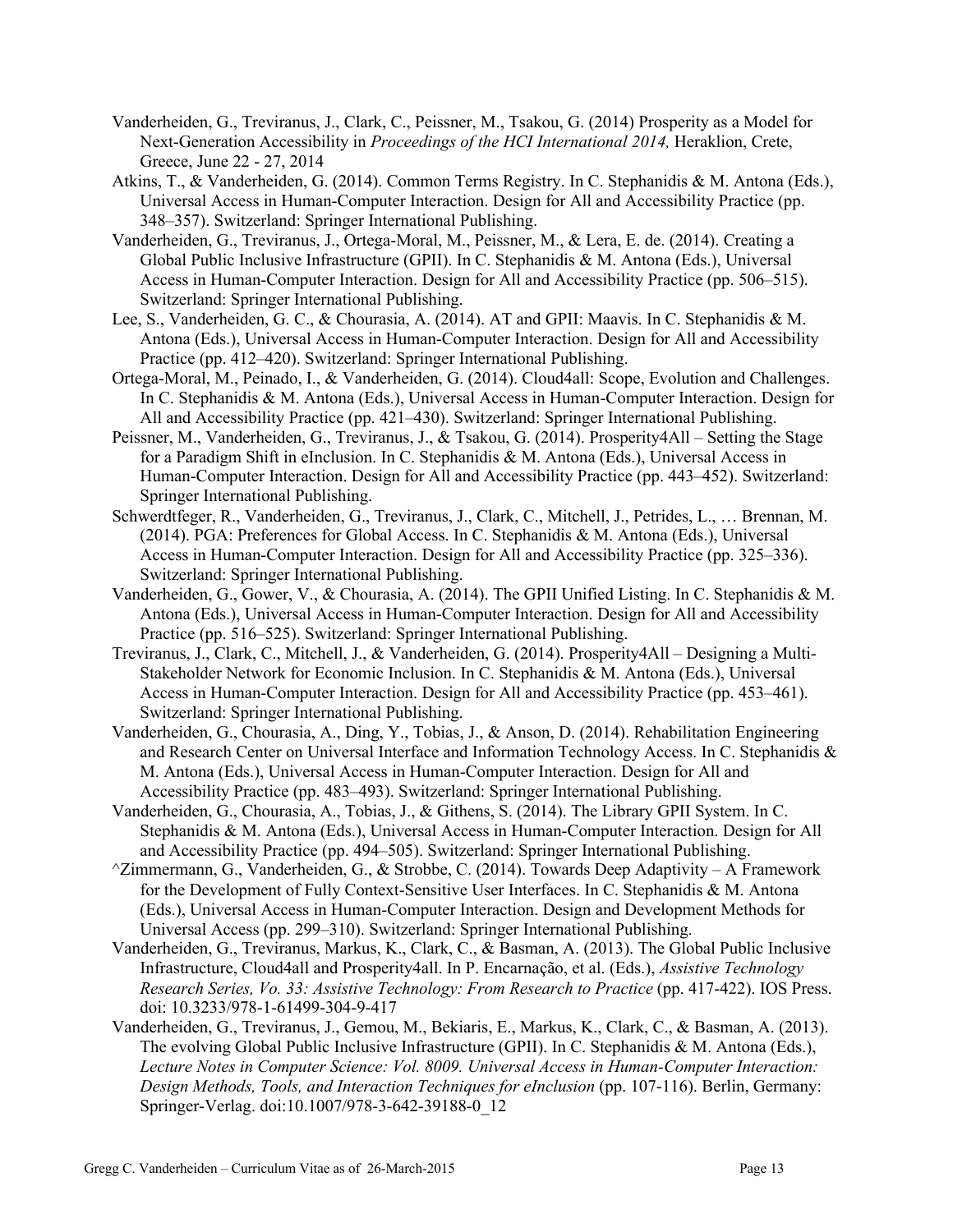- Vanderheiden, G., Treviranus, J., & Chourasia, A. (2013). The Global Public Inclusive Infrastructure (GPII). In *Proceedings of the 15<sup>th</sup> International ACM SIGACCESS Conference on Computers and Accessibility* (Article No. 70). New York: ACM. doi:10.1145/2513383.2513395
- ^Harrington, R., & Vanderheiden, G. (2013). Crowd Caption Correction (CCC). In *Proceedings of the 15th International ACM SIGACCESS Conference on Computers and Accessibility* (Article No. 45). New York: ACM. doi:10.1145/2513383.2513413
- ^Jordan, J.B., & Vanderheiden, G. (2013). Modality-Independent Interaction Framework for Cross-Disability Accessibility. In P.L.P. Rau (Ed.), *Lecture Notes in Computer Science: Vol. 8023. Cross-Cultural Design: Methods, Practice and Case Studies* (pp. 218-227). Berlin, Germany: Springer-Verlag. doi:10.1007/978-3-642-39143-9\_24
- Gower, V., Vanderheiden, G. & Andrich, R. (2013). Federating Databases of ICTbased Assistive Technology Products.In P. Encarnação, L. Azevedo, G. Gelderblom, et al (Ed.), Assistive Technology: From Research to Practice (33) (pp. 13451351). Amsterdam: IOS Press.
- Gemou, M., Bekiaris, E., & Vanderheiden, G. (2013). Autoconfiguration through Cloud: Initial Case Studies for Universal and Personalised Access for All.In P. Cunningham, M. Cunningham (Ed.), ISTAfrica 2013 Conference Proceedings (pp. 93). Dublin: International Information Management Corp.
- Vanderheiden, G. (2013). Lessons learned in technology transfer: FOCUS Technical Brief 37. Amherst, NY: SEDL/Center for Assistive Technology.
- ^Felton, E.A., Williams, J.C., Vanderheiden, G., & Radwin, R.G. (2012). Mental workload during braincomputer interface training. *Ergonomics 55*(5), 526-537.
- Shane, H.C., Blackstone, S., Vanderheiden, G., Williams, M., & DeRuyter, F. (2012). Using AAC technology to access the world. *Assistive Technology, 24*(1), 3-13.
- Vanderheiden, G., Treviranus, J., Martinez, J., Bekiaris, E. Gemou, M. & Chourasia, A. (2012) Autopersonalization: Theory, practice and cross-platform implementation. In *Proceedings of the Human Factors and Ergonomics Society Annual Meeting, September 2012, 45*(1). 926-930. Boston, MA. Santa Monica: Human Factors and Ergonomics Society.
- Epelde, G., Carrasco, E., Rajasekharan, S., Zimmermann, G., Alexandersson, J., Bund, J., Vanderheiden, G. (2012). Open standards based public procurement policy for large market uptake and new entrants barrier lowering. Proceedings of the AAL Summit 2012. Bilbao, Spain.
- Vanderheiden, G. (2012). Literacy, digital literacy, and disability barriers and solutions to ICT use in developing countries: Report of the workshop coordinated by Raising the FloorInternational. WSIS Forum 2012 Outcome Document. Geneva, Switzerland: World Summit on the Information Forum.
- Epelde, G., Carrasco, E., Rajasekharan, S., Zimmermann, G. Alexandersson, J., Bund, J., & Vanderheiden, G. (Jun. 2012). *Open standards based public procurement policy for large market uptake and new entrants barrier lowering*. In: Proceedings of the AAL Summit 2012, June 27-29, 2012, Bilbao, Spain.
- Emiliani, P.L.,Stephanidis, C., & Vanderheiden, G. (2011). Technology and inclusion Past, present and foreseeable future. *Technology and Disability, 23*(3), 101-114.
- Irwin, C.B., Yen, T.Y., Meyer, R.H., Vanderheiden, G.C., Kelso, D.P., Sesto, M.E. (2011). Use of force plate instrumentation to assess kinetic variables during touch screen use. *Universal Access in the Information Society 10*(4), 453-460.
- Vanderheiden, G., Treviranus, J., Martinez, J.A., Bekiaris, E. & Gemou, M. (2011). Creating a Global Public Inclusive Infrastructure (CLOUD4All & GPII). *Proceedings of 2nd International Ægis Conference* (pp. 92-101). Brussels: Ægis. (http://www.epr.eu/aegis/?cat=46)
- Vogler, C., McWhinney, J., Harper, P., Raike, A., Hellstrom, G. & Vanderheiden, G. (2011). Video relay service practices and policies around the world. *Proceedings of 2nd International Ægis Conference*  (pp. 216-223). Brussels: Ægis. (http://www.epr.eu/aegis/?cat=46)
- Vanderheiden, G., & Treviranus, J. (2011). Cloud-based auto-personalization for more universal accessibility. In G. J. Gelderblom, et al. (Eds.), *Assistive Technology Research Series: Everyday Technology for Independence and Care – AAATE 2011* (pp. 1233-1240). Amsterdam: IOS Press.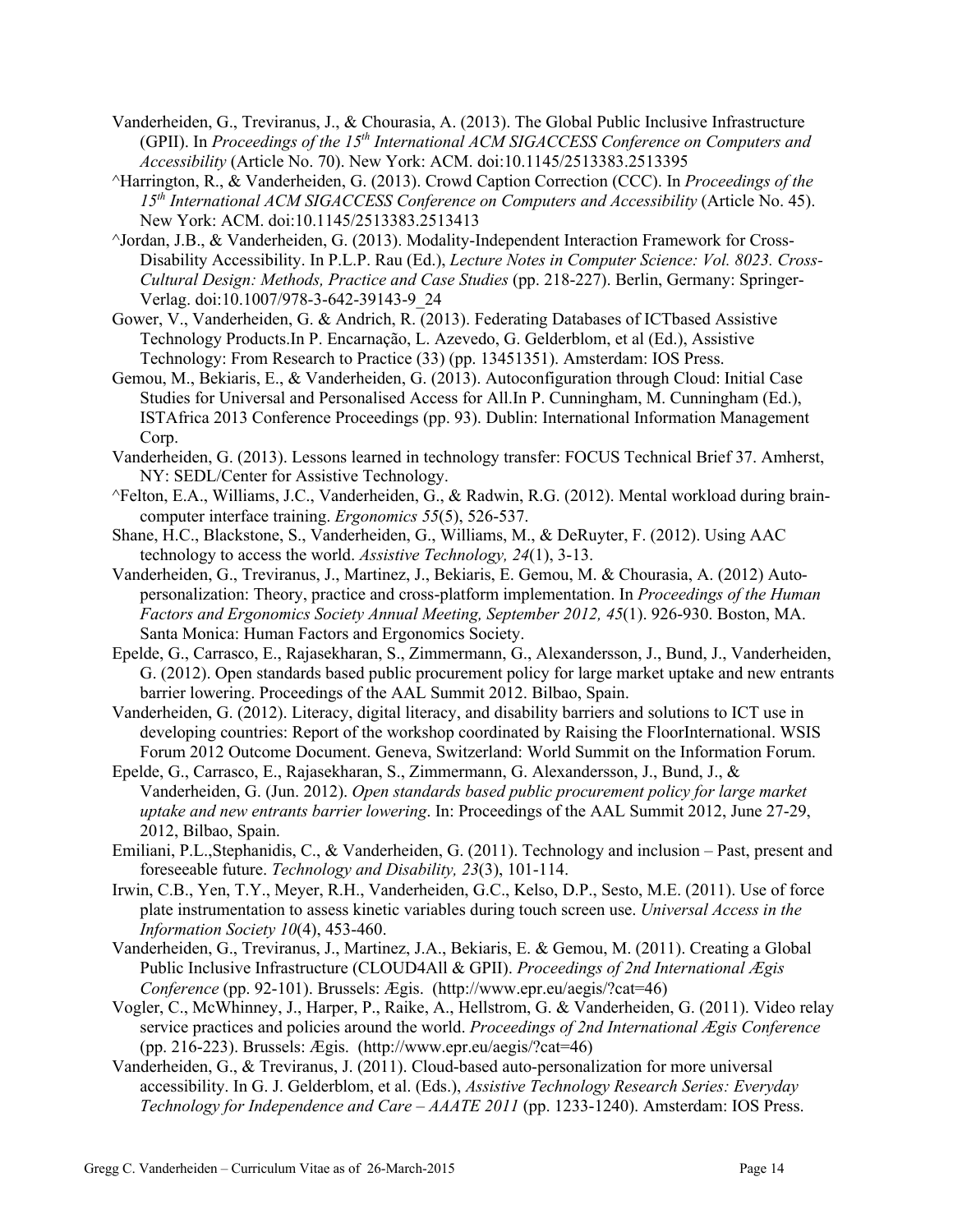- Hoehl, J., & Vanderheiden, G. (2011). From clouds to rain: Consolidating and simplifying online communication services with Easy One Communicator. In C. Stephanidis (Ed.), *Universal Access in Human-Computer Interaction: Applications and Services; 6th International Conference UAHCI 2011, held as part of HCI International 2011, Orlando, FL, USA, July 9-14, 2011; Proceedings, Part IV*  (pp. 52-61). Berlin-Heidelberg: Springer.
- Vanderheiden, G., & Treviranus, J. (2011). Creating a Global Public Inclusive Infrastructure. In C. Stephanidis (Ed.), *Universal Access in Human-Computer Interaction: Design for All and eInclusion; 6th International Conference UAHCI 2011, held as part of HCI International 2011, Orlando, FL, USA, July 9-14, 2011; Proceedings, Part I* (pp. 517-526). Berlin-Heidelberg: Springer.
- ^Jordan, J. B., & Vanderheiden, G. (2010). Accessibility experience lab: Discovering the impact of design on disabilities. In *Proceedings of the Human Factors and Ergonomics Society Annual Meeting, September 2010, 54*(19)*,* 1396-1400. San Francisco, CA. Santa Monica: Human Factors and Ergonomics Society.
- Vanderheiden, G. (2010). National Public Inclusive Infrastructure. In *Proceedings of the 25th Annual International Technology and Persons with Disabilities Conference.*
- Vanderheiden, G. (2009). Using distributed processing to create more powerful, flexible and user matched accessibility services. In J. Jacko, C. Stephanidis, et al (Eds.), *Proceedings of the 13th International Conference, HCI International 2009.* San Diego: Springer.
- Vanderheiden, G. (2009). Ubiquitous accessibility: Building access features directly into the network to allow anyone, anywhere access to ubiquitous computing environments. In J. Jacko, C. Stephanidis, et al (Eds.), *Proceedings of the 13th International Conference, HCI International 2009.* San Diego: Springer.
- Vanderheiden, G. (2009). Raising the Floor: A collaborative open-source approach to providing access to all languages and to all economic levels. *Proceedings of the 2009 AAATE Conference.* Florence, Italy: AAATE.
- Bund, J., Vanderheiden, G., Zimmermann, G., et al. (2010). OpenURC: Standardisation towards user interfaces for everyone, everywhere, on anything. *Proceedings of 1st International Ægis Conference* (pp. 268-275)*.* Spain: University of Seville.
- Vanderheiden, G. (2009). RaisingTheFloor.Net Building access for all directly into the Internet. In *Proceedings of the 24th Annual International Technology and Persons with Disabilities Conference.*
- Caldwell, B., Cooper, M., Reid, L. G., Vanderheiden, G., Chisholm, W., Slatin, J., & White, J. (Eds.). (2008). Web Content Accessibility Guidelines (WCAG) 2.0. W3C. Retrieved from http://www.w3.org/TR/WCAG20/
- Vanderheiden, G C. (2008). Ubiquitous accessibility, common technology core, and micro assistive technology. *ACM Transactions in Accessible Computing* 1(2), 10.1-7
- Sesto, M.E., Nelson, R. K., Yan, L. & Vanderheiden, G.C. (2008). Evaluation of an experimental mainstream cellular phone feature to allow use by individuals with moderate to severe cognitive disabilities. *Universal Access in the Information Society, 7*, 25-30.
- $\gamma$ Zimmermann, G., & Vanderheiden, G. (2008). Accessible design and testing in the application development process: Considerations for an integrated approach. *Universal Access in the Information Society, 7*(1-2), 117-128.
- Vanderheiden, G. (2007). Barriers and opportunities for elders posed by emerging information and communication technologies. In *Proceedings of the 22nd Annual International Technology and Persons with Disabilities Conference.*
- Vanderheiden, G. (2007). Redefining assistive technology, accessibility and disability based on recent technical advances. *Journal of Technology in Human Services, 25*(1/2), 147-158.
- Vanderheiden, G., and Zimmermann, G. (2007, Aug). Non-homogenous Network, Control Hub and Smart Controller (NCS) Approach to Incremental Smart Homes. In: Springer LNCS , Volume 4555/2007.Universal Access in Human Computer Interaction. Ambient Interaction. Pages: 238-244. ISSN: 0302-9743 (print) 1611-3349 (Online). DOI: 10.1007 / 978-3-540-73281-5. ISBN: 978-3-540- 73280-8. Springer, Berlin / Heidelberg, 2007.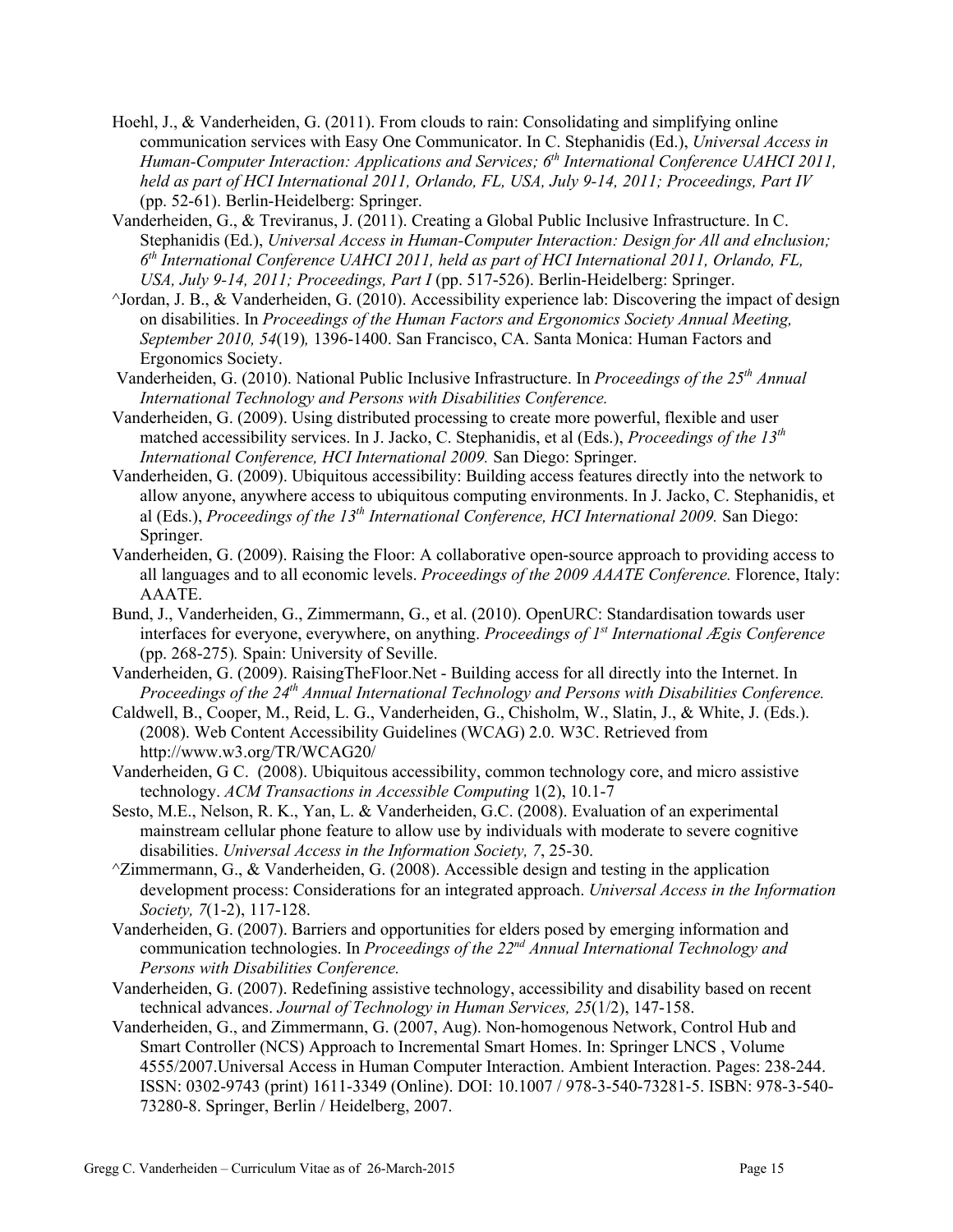- ^Zimmermann, G., and Vanderheiden, G. (2007, Aug). The Universal Control Hub: An Open Platform for Remote User Interfaces in the Digital Home. In: Springer LNCS , Volume 4551/2007. Human Computer Interaction. Interaction Platforms and Techniques. Pages: 1040-1049. ISSN: 0302-9743 (print) 1611-3349 (Online). DOI: 10.1007 / 978-3-540-73107-8. ISBN: 978-3-540-73106-1. Springer Berlin / Heidelberg, 2007.
- Vanderheiden, G.C. (2006). Potential impact of new technologies on telecommunication for elders. *Generations: Journal of the American Society on Aging, XXX*(2), 9-12.
- ^Jordan, J.B., & Vanderheiden, G.C. (2006). New interoperability standard for AT control of devices using simple gamepad commands. In *Technology and Persons with Disabilities Conference 2006 California State University Northridge*.
- Arditi, A., Vanderheiden, G. C., & Gordon, A. R. (2005). Proposal for an accessible color contrast standard for text on the World Wide Web. *Investigative Ophthalmology & Visual Science, 46* (Suppl), 2331.
- Vanderheiden, G.C., Zimmermann, G., Blaedow, K., & Trewin, S. (2005). Hello, what do you do?: Natural language interaction with intelligent environments. In *11th International Conference on Human-Computer Interaction*, Mira Digital Publishing.
- Vanderheiden, G. C., & Zimmermann, G. (2005). Use of user interface sockets to create naturally evolving intelligent environments. In *11th International Conference on Human-Computer Interaction*, Mira Digital Publishing.
- ^Zimmermann, G., and Vanderheiden, G. (2005, Jul.). Creating accessible applications with RUP. In: The Rational edge, July 2005, IBM developerWorks.
- Vanderheiden, G.C. (2005). What's happening in internet telephony (VoIP): new opportunities or new barriers? In *CSUN Technology and Persons with Disabilities Conference*.
- Wagner, J., Vanderheiden, G. C., & Sesto, M. (2005). Usability of enlarging techniques on a mainstream cellular phone by individuals with low vision. In *11th International Conference on Human-Computer Interaction*, Mira Digital Publishing.
- Vanderheiden, G .; And Zimmermann, G. (2004, June). V2 A New Industry Standard for Universal Interface Sockets. RESNA 27th International Conference; June 18-22, 2004; Orlando, Florida.
- Gullikesen, J., Harker, S., & Vanderheiden, G. (2004). Guidelines, standards, methods and processes for software accessibility. *Universal Access in the Information Society, 3*(1),1-5.
- LaPlant, B., Trewin, S., Zimmermann, G., & Vanderheiden, G. (2004). The Universal Remote Console: A Universal Access Bus for Pervasive Computing. *IEEE Pervasive Computing, 3*(1),76-80.
- Trewin, S., Zimmermann, G., & Vanderheiden, G. (2004). Abstract representations as a basis for usable user interfaces. *Interacting with Computers, 16*(3),477-506.
- Vanderheiden, G.C. (2004). Using extended and enhanced usability (EEU) to provide access to mainstream electronic voting machines. *Information Technology and Disabilities, 10*(2).
- $\gamma$ Zimmermann, G .; Vanderheiden, G .; Gandy, M .; Laskowski, S .; Ma, M .; Trewin, S .; And Walker, M. (2004, Apr). Universal Remote Console Standard - Toward Natural User Interaction in Ambient Intelligence. "" Abstracts on Human Factors in Computing Systems, "" CHI2004 Conference on Human Factors in Computing Systems, Vienna, Austria, pp 1608-1609.
- Gilman, A.H.S.K., LaPlant, B., Roeder, J., & Vanderheiden, G. (2004). Standardizing access interfaces for E & IT. In *International Conference on Aging, Disability and Independence: Conference Proceedings* (pp. 190-). Gainesville: University of Florida - Rehabilitation Engineering Research Center for Successful Aging.
- LaPlant, B., & Vanderheiden, G.C. (2004). The alternative interface access protocol. In *CSUN Technology and Persons with Disabilities Conference*.
- ^Shen, J., & Vanderheiden, G. (2004). Study of input strategies for handheld devices among the elderly. In *International Conference on Aging, Disability and Independence: Conference Proceedings* (pp. 191-192). Gainesville: University of Florida - Rehabilitation Engineering Research Center for Successful Aging.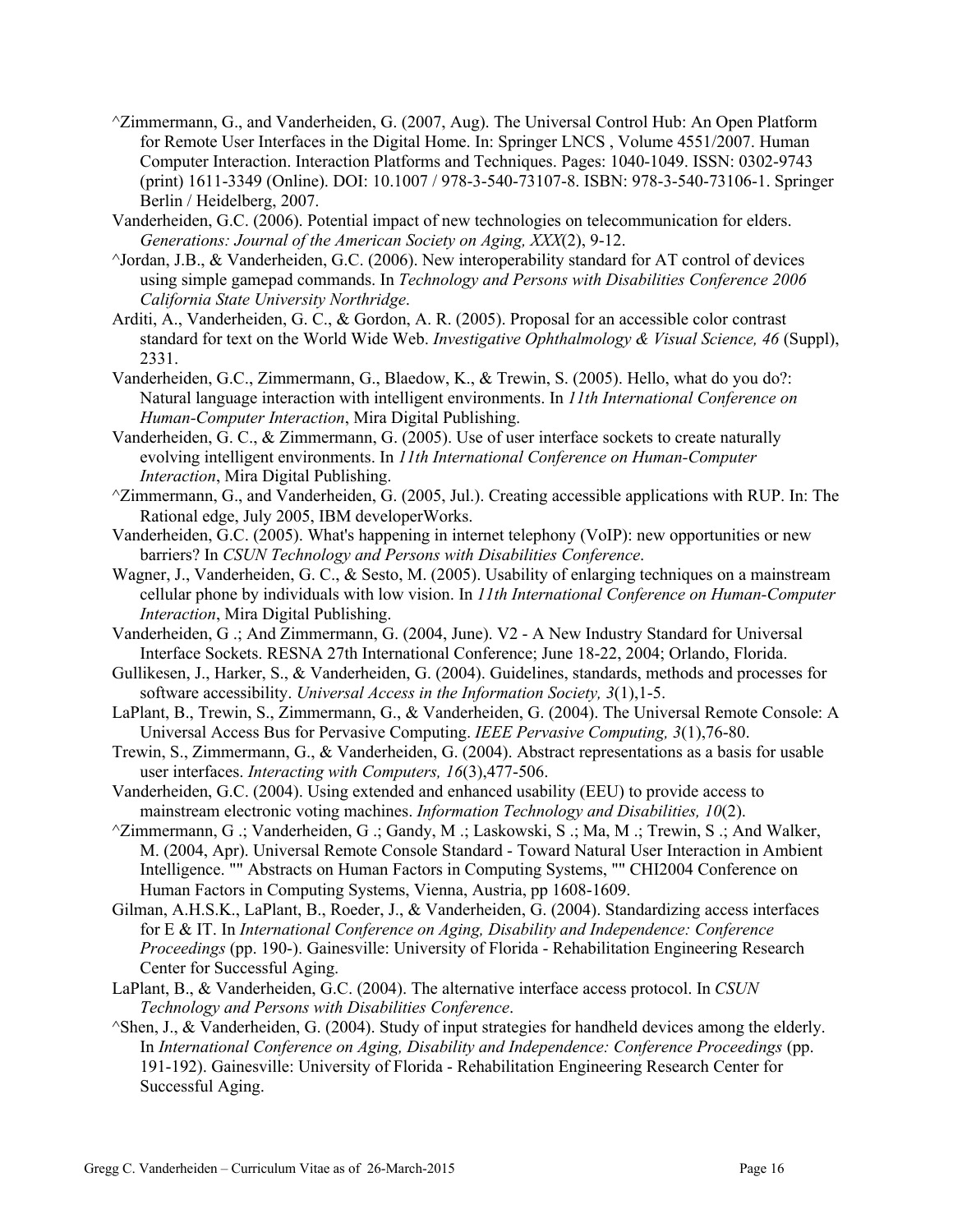- Vanderheiden, G. (2004). Mobile user interface technologies and challenges. In *Proceedings of the State of the Technology Conference on Mobile Wireless Technologies for Persons with Disabilities* (pp. 92- 98).
- Vanderheiden, G.C. (2004). Extended usability vs. accessibility in voting systems. In *RESNA 27th Annual Conference*.
- Vanderheiden, G.C. (2004). Information technology access research at the Trace R&D Center. In *CSUN Technology and Persons with Disabilities Conference*.
- Vanderheiden, G.C. (2004). Telecommunication access research at the Trace R&D Center. In *CSUN Technology and Persons with Disabilities Conference*.
- Vanderheiden, G.C. (2004). V2- A new industry standard for universal interface sockets. In *RESNA 27th Annual Conference*.
- Vanderheiden, G., Nelson, R., Yan, L., & Sesto, M. (2004). Strategies for mainstream cellular phone use by individuals with moderate to severe cognitive impairments. In *Proceedings of the Human Factors and Ergonomics Society Annual Meeting, September 2004, 48*(6), 937-940. New Orleans, LA. Santa Monica: Human Factors and Ergonomics Society.
- Trewin, S.T., Zimmerman, G., & Vanderheiden, G. (2003). Abstract user interface representations: How well do they support universal access? *Proceedings of the 2003 Conference on Universal Usability* (pp. 77-84). New York: Association for Computing Machinery.
- LaPlant, B .; Trewin, S .; Zimmermann, G .; And Vanderheiden, G. (2003). The Alternative Interface Access Protocol: A Universal Access Bus for Pervasive Computing. IEEE Pervasive Computing, Vol. 1, Jan-Mar 2004 .
- Trewin, S.T., Vanderheiden, G.C., & Zimmerman, G. (2003). A standard for describing device and device user interfaces for rendering on any device. In *Proceedings of the 2003 UIXML workshop.*
- ^Zimmerman, G., Beard, M., LaPlant, B., Laskowski, S., Nixon, T., Sitnik, E., et al. (2003). Towards a unified universal remote console standard. In *CHI 2003: New Horizons* (pp. 874-875). ACM Press.
- $^{\wedge}$ Zimmermann, G., Vanderheiden, G., & Gilman, A. (2003). Universal remote console prototyping for the alternate interface access standard. In Universal Access. Theoretical Perspectives, Practice, and Experience. *7th ERCIM International Workshop on User Interfaces for All. Revised Papers, 24-25 Oct. 2002* (pp. 524-31). Paris: Springer-Verlag.
- ^Zimmermann, G .; Beard, M .; LaPlant, B; Laskowski, S .; Nixon, T .; Sitnik, E .; Trewin, S .; And Vanderheiden, G. (2003, Apr). Toward a Unified Universal Remote Console Standard. CHI 2003 Extended Abstracts, pp. 874f. April 5-10, 2003, Ft. Lauderdale, Florida, United States. ACM 1- 58113-630-7 / 03/0004.
- $\gamma$ Zimmermann, G., & Vanderheiden, G. (2002). Technical Requirements for a Delivery Context Independent User Interface Model. Position Paper for the W3C Workshop on Device Independent Authoring Techniques, Sep. 25-26, 2002, SAP University, St. Leon-Rot, Germany.
- Dwyer, J., Mann, W., Tomita, M., Chumbler, N., Kemp, B., Vanderheiden, G., et al. (2002). The rehabilitation of engineering research center on technology for successful aging. *Gerontologist, 42*(Sp. Iss. 1),410.
- Vanderheiden, G. C. (2002). A journey through early augmentative communication and computer access. *Journal of Rehabilitation Research and Development, 39*(6 SUPPL),39-53.
- Vanderheiden, G. (2002). Future technology developments and domotics. In paper presented at the *4th International Conference on Gerontechnology*.
- Vanderheiden, G.C. (2002). Building natural cross-disability access into voting systems. In *Proceedings of RESNA 2002 Annual Conference*.
- Vanderheiden, G., Kelso, D., & Barnicle, K. (2002). A natural accessibility interface for voting systems. In paper presented at the *4th International Conference on Gerontechnology*.
- $\gamma$ Zimmermann, G., Vanderheiden, G., & Gilman, A. (2002). Universal remote console prototyping for the alternate interface access standard. In *CSUN's 17th Annual International Conference on Technology and Persons with Disabilities*.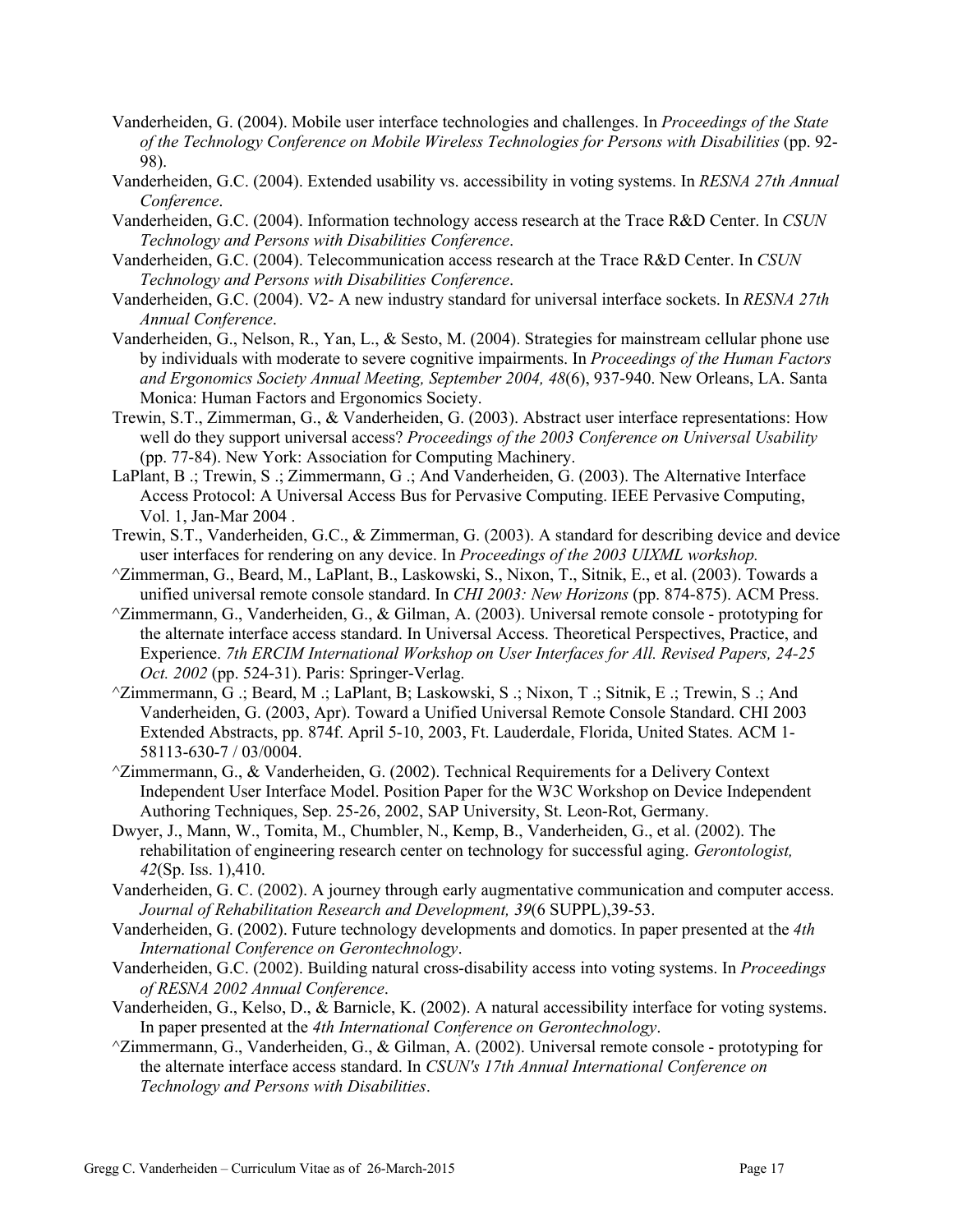- $\gamma$ Zimmermann, G., Vanderheiden, G., & Al Gilman. (2002). Prototype implementations for a universal remote console specification. In *CHI 2002: Conference on Human Factors in Computing Systems,* Apr 20-25 2002 (pp. 510-511). Minneapolis: Association for Computing Machinery.
- Vanderheiden, G., & Iacono S. (2001). Information technology impacts, Proceedings from White House Technologies for Successful Aging Workshop, *Journal of Rehabilitation Research and Development 38* (1, Supplement) S52-S53. Baltimore, MD
- $\gamma$ Zimmermann, G., & Vanderheiden, G. (2001). Modality translation and assistance services: A challenge for artificial intelligence. *OGAI Journal (Oesterreichische Gesellschaft fuer Artificial Intelligence), 20*(2),26-27.
- Hoffman, M., Law, C., Psihogios, J., Vanderheiden, G., & Ziebarth, B. (2001). Development of accessible kiosk user interface solutions for the public sector: A panel summary. In *Proceedings of the Human Factors and Ergonomics Society Annual Meeting, October 2001, 45*(3), 230-234. Minneapolis/St. Paul, MN. Santa Monica: Human Factors and Ergonomics Society.
- $\Delta$ Law, C., & Vanderheiden, G. (2001). Voting reform can include everyone: Average citizens, the aging population, and people with disabilities. In *Proceedings of the Human Factors and Ergonomics Society Annual Meeting, October 2001, 45*(8), 747. Minneapolis/St. Paul, MN. Santa Monica: Human Factors and Ergonomics Society.
- Vanderheiden, G. C. (2001). Development of generic accessibility/ability usability design guidelines for electronic and information technology products. *Proceedings of the International Conference on Universal Access in Human-Computer Interaction*, New Orleans, L.A.
- Vanderheiden, G.C., & Zimmermann, G. (2001). Modality translation services on demand making the world more accessible for all. In *RESNA 2001 Annual Conference Proceedings* (pp. 100-102).
- ^Zimmermann, G., & Vanderheiden, G.C. (2001). Translation on demand anytime and anywhere. In *CSUN's Sixteenth Annual International Conference*.
- Harkins, J., Steinfeld, E., Story, M., Trachtman, L., & Vanderheiden, G.C. (2000). Current research in universal design at four NIDRR-funded Rehabilitation Engineering Research Centers (RERC). In *RESNA 23rd Annual Conference: Technology for the New Millennium*.
- ^Law, C., Barnicle, K., & Vanderheiden, G. (2000). Cross-disability telecollaboration systems. In *Designing for the 21st Century II: Proceedings of the International Conference on Universal Design, II* (pp. 3E). Boston: Adaptive Environments Center.
- ^Law, C., Barnicle, K., & Vanderheiden, G. (2000). Usability testing of people with disabilities: where do you begin?. In *Designing for the 21st Century II: Proceedings of the International Conference on Universal Design, III* (pp. 5E). Boston: Adaptive Environments Center.
- $\Delta$ Law, C., & Vanderheiden, G.C. (2000). A reference design for addressing cross-disability federal access requirements. In *Proceedings of the RESNA 2000 Conference* (pp. 126-128).
- $\Delta$ Law, C., & Vanderheiden, G. (2000). Reducing sample sizes when user testing with people who have, and who are simulating disabilities - Experiences with blindness and public information kiosks. In *Proceedings of the Human Factors and Ergonomics Society Annual Meeting, July 2000. 44*(26). 157- 160. San Diego, CA. Santa Monica: Human Factors and Ergonomics Society.
- ^Law, C., & Vanderheiden, G. (2000). The development of a simple, low cost set of universal access features for electronic devices. In *Proceedings of the Conference on Universal Usability, Nov 16-17 2000* (pp. 118-123). Arlington: Association for Computing Machinery.
- Tobias, J., Vanderheiden, G.C., & Vanderheiden, K. (2000). Universal design motivators and facilitators. In *Designing for the 21st Century II: Proceedings of the International Conference on Universal Design, IV* (pp. 6F). Boston: Adaptive Environments Center.
- Vanderheiden, G.C. (2000). Augmentative Communication in the year 2010: Affect of transmodality translation and network technologies on communication augmentation. In *RESNA 23rd Annual Conference: Technology for the New Millennium*.
- Vanderheiden, G.C. (2000). The convergence of assistive and standard information technologies as we move into a flexible, mobile, agent-oriented future. In *4th International Conference on Assistive Technology (ASSETS 2000), Nov 13-15 2000*. Arlington: Association for Computing Machinery.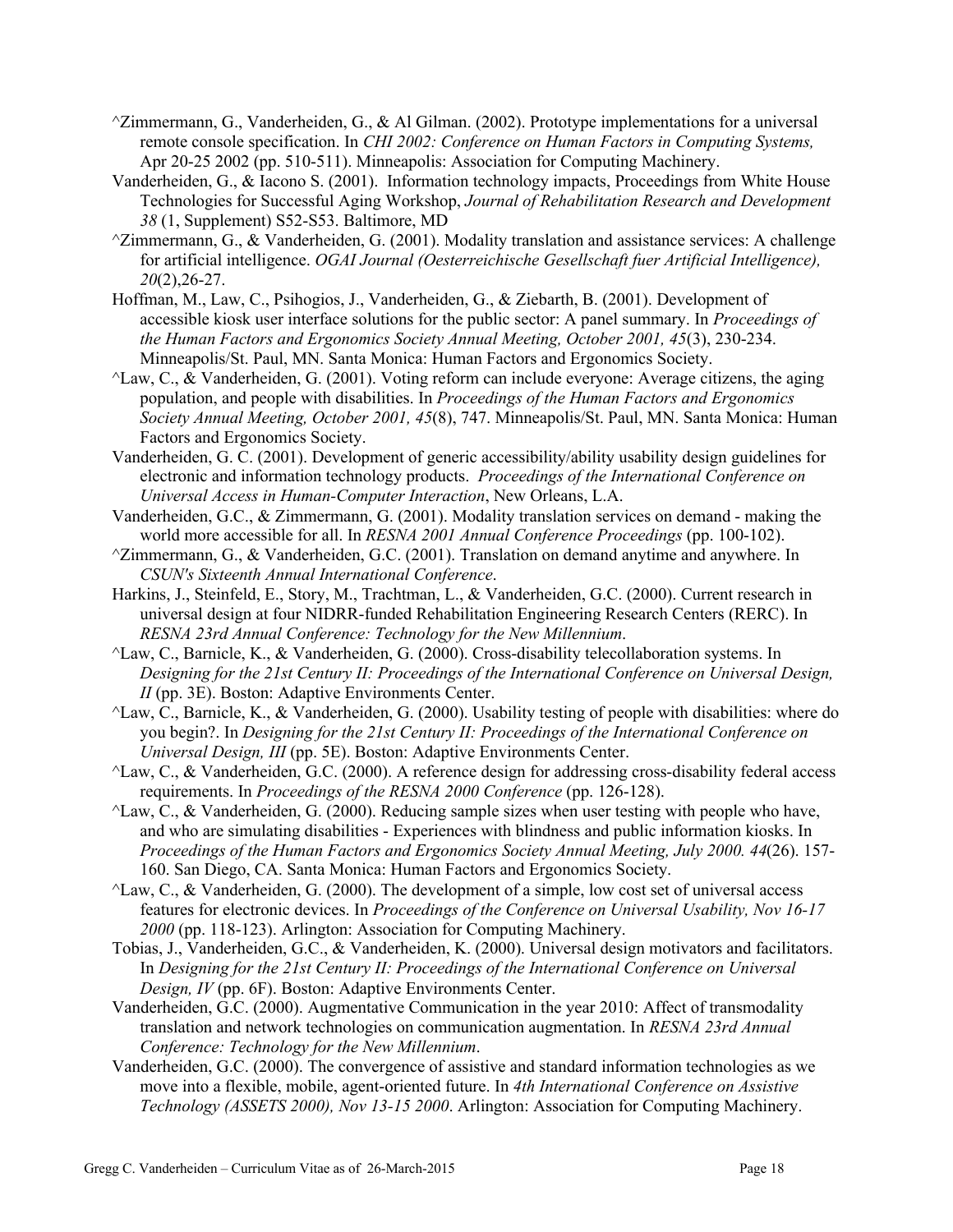- Vanderheiden, G., & Law, C. (2000). Ergonomics of a non-visual touchscreen interface: a case study. In *Proceedings of the RESNA 2000 Annual Conference. Technology for the New Millennium, 28 June-2 July 2000* (pp. 555-63). Orlando: RESNA Press.
- Vanderheiden, G. (2000). Fundamental principles and priority setting for universal usability. In *Proceedings of the Conference on Universal Usability, Nov 16-17 2000* (pp. 32-38). Arlington: Association for Computing Machinery.
- Vanderheiden, G., & Law, C. (2000). Cross-disability access to widely varying electronic product types using a simple interface set. In *Proceedings of the Human Factors and Ergonomics Society Annual Meeting, July 2000, 44*(26)*,* 156. San Diego, CA. Santa Monica: Human Factors and Ergonomics Society.
- Vanderheiden, G., & Tobias, J. (2000). Universal design of consumer products: Current industry practice and perceptions. In *Proceedings of the Human Factors and Ergonomics Society Annual Meeting, July 2000, 44*(32), 6-19-6-21). San Diego, CA. Santa Monica: Human Factors and Ergonomics Society.
- Vanderheiden, G. C. (1999). Impact of digital miniaturization and networked topologies on access to next generation telecommunication by people with visual disabilities. *Journal of Rehabilitation Research and Development, 36*(4), 365-370.
- ^Law, C., & Vanderheiden, G. (1999). Tests for screening product designs prior to user testing by people with functional limitations. In *Proceedings of the Human Factors and Ergonomics Society Annual Meeting, September 1999, 43*(15). 868-872. Houston, Texas. Santa Monica: Human Factors and Ergonomics Society.
- Vanderheiden, G.C., & Chisholm, W. (1999). Ongoing evolution of the WAI authoring guidelines. In *Proceedings of the 1999 Technology and Persons with Disabilities Conference California State University Northridge*.
- Vanderheiden, G.C., Law, C., & Kelso, D. (1999). Designing hands-free, eyes-free, silent (or noisy) environment, and accessible interfaces (tutorials). In *Conference on Human Factors in Computing Systems* (pp. 155-156) ACM Press.
- Vanderheiden, G.C., Law, C., & Kelso, D. (1999). EZ interface techniques for anytime anywhere anyone interfaces: (Demonstrations: tools for design). In *Conference on Human Factors in Computing Systems* (pp. 3-4) ACM Press.
- Vanderheiden, G. C. (1998). Cross-model access to current and next-generation internet fundamental and advanced topics in internet accessibility. *Technology and Disability, 8*(3), 115-126.
- Vanderheiden, G.C. (1998). Universal design and assistive technology in communication and information technologies: Alternatives or complements?. *Assistive Technology, 10*(1),29-36.
- $\Diamond$ Chisholm, W., & Vanderheiden, G. (1998). Results of accessibility analysis of HTML and the implications for future information technologies. In *Proceedings of the Human Factors and Ergonomics Society Annual Meeting, October 1998, 42*(14), 1028-1031. Chicago, IL. Santa Monica: Human Factors and Ergonomics Society.
- $\Delta$ Law, C., & Vanderheiden, G. (1998). The role of voice enhancements in everyone interfaces for electronic devices: expanding the market for voice products. In *AVIOS '98 (American Voice Input/Output Society): 17th Annual International Voice Technologies Applications Conference*.
- $\Delta$ Law, C., & Vanderheiden, G. (1998). EZ access strategies for cross-disability access to kiosks, telephones and VCRs. In *Proceedings of the 1998 CSUN Conference on Technology and Persons with Disabilities*.
- Tobias, J., Vanderheiden, G.C., & Vanderheiden, K.R. (1998). Why companies might adopt universal design: an initial report from the Universal Design Research Project. In *Proceedings of the 1998 RESNA Conference* (pp. 349-351).
- Vanderheiden, G.C. (1998). The ABCs of universal design. In *RESNA '98: Universal design and assistive technology: different approaches with common goals; a concurrent session* (pp. 2-3). Minneapolis: RESNA Press.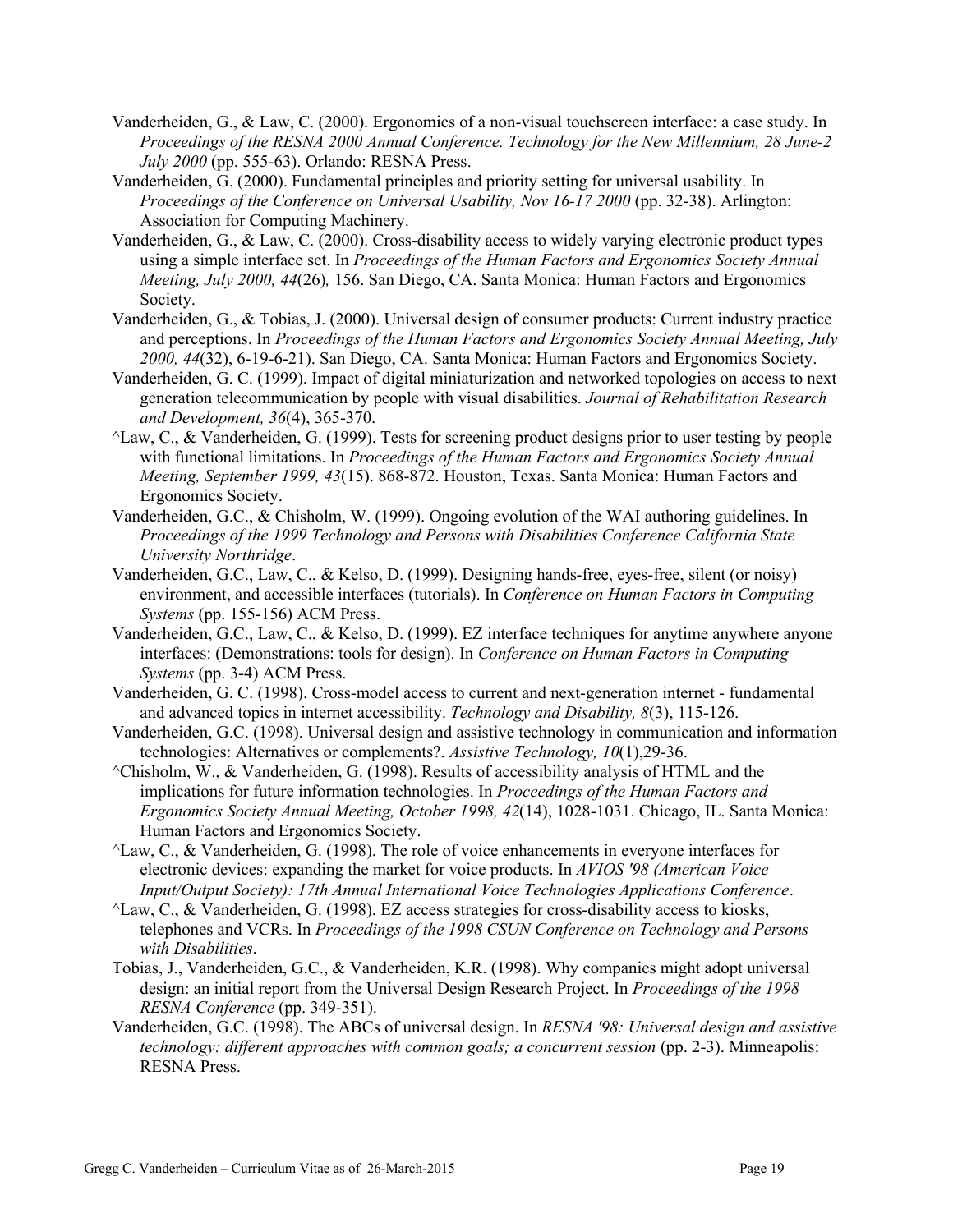Vanderheiden, G.C., Kelso, D., & Brykman, L. (1998). Proposal for a Universal Remote Console Communication (URCC) protocol. In *Proceedings of RESNA '98, 26-30 June 1998* (pp. 361-3). Minneapolis: RESNA Press.

Vanderheiden, G.C., Law, C., & Kelso, D. (1998). Cross-product, cross-disability interface extensions: EZ Access. In *Proceedings of RESNA '98, 26-30 June 1998* (pp. 346-8). Minneapolis: RESNA Press.

- Vanderheiden, G., & Tobias, J. (1998). Barriers, incentives and facilitators for adoption of universal design practices by consumer product manufacturers. In *Proceedings of the Human Factors and Ergonomics Society Annual Meeting, October 1998, 42*(6), 584-588. Chicago, IL. Santa Monica: Human Factors and Ergonomics Society.
- Vanderheiden, G. C. (1997). A cooperative, distributed, single-entry information system. *Technology and Disability, 7*(3), 199-209.
- Vanderheiden, G. C. (1997). Anywhere, anytime, (+ anyone) access to the next-generation WWW. *Computer Networks and ISDN Systems 29*, 1439-1446.
- Vanderheiden, G.C. (1997). Cross disability access to touch screen kiosks and ATMs. In *Proceedings of HCI International 97. 7th International Conference on Human Computer Interaction jointly with 13th Symposium on Human Interface, 24-29 Aug. 1997, vol.1* (pp. 417-20). San Francisco: Elsevier.
- Vanderheiden, G.C. (1997). Guidelines for the design of telecommunications products to make them more accessible and compatible for people with disabilities. In *Proceedings of RESNA '97. Lets Tango - Partnering People and Technologies, 20-24 June 1997* (pp. 506-8). Pittsburgh: RESNA Press.
- Vanderheiden, G.C. (1997). Use of a common table architecture for creating hands free, eyes free, noisy environment (flex-modal, flex-input) interfaces. In *Proceedings of HCI International 97. 7th International Conference on Human Computer Interaction jointly with 13th Symposium on Human Interface, 24-29 Aug. 1997, vol.1* (pp. 449-52). San Francisco: Elsevier.
- Schaab, J.A., Radwin, R.G., Vanderheiden, G.C., & Hansen, P.K. (1996). A comparison of two controldisplay gain measures for head-controlled computer input devices. *Human factors, 38*(3),390-403.
- Laux, L. F., McNally, P. R., Paciello, M. G., & Vanderheiden, G. C. (1996). Designing the world wide web for people with disabilities: a user centered design approach. In *Proceedings of the 1996 2nd ACM Conference on Assistive Technologies, Apr 11-12 1996* (pp. 94-101). Vancouver: ACM.
- Novak, M., & Vanderheiden, G. (1996). Development of a universal disability infrared link protocol standard. In *Proceedings of RESNA '96 Pioneering the 21st Century, 7-12 June 1996* (pp. 458-60). Salt Lake City: RESNA Press.
- Vanderheiden, G.C. (1996). Development of a multisensory visual interface to computers for blind users. In *Human Factors Perspectives on Human-Computer Interactions: Selections from Human Factors and Ergonomics Society Annual Meeting Proceedings* (pp. 1983-1994). Santa Monica: Human Factors and Ergonomics Society.
- Vanderheiden, G. (1996). Use of audio-haptic interface techniques to allow nonvisual access to touchscreen appliances. In *Proceedings of the Human Factors and Ergonomics Society Annual Meeting, October 1996, 40*(24), 1266. Santa Monica: Human Factors and Ergonomics Society.
- Vanderheiden, G.C. (1995). Access to global information infrastructure (GII) and next-generation information systems. In *Proceedings of the 18th International Congress on Education of the Deaf* (pp. 899-901). Tel Aviv: Ramot Publishing - Tel Aviv University.
- ^Cress, C. J., French, G., Vanderheiden, G. C., & Miller, J. (1994). Interface training and use by persons with cognitive disabilities. *Journal of Rehabilitation Research and Development, 30-31*,148.
- ^Cress, C. J., French, G., Vanderheiden, G. C., & Miller, J. (1994). Interface training and use by young children. *Journal of Rehabilitation Research and Development, 30-31*,149.
- Novak, M., Vanderheiden, G. C., Hinkens, J., Schauer, J., & Borden, P. A. (1994). Development of extensions for standard computers and operating systems to allow access by users with motor impairments. *Journal of Rehabilitation Research and Development, 30-31*,145.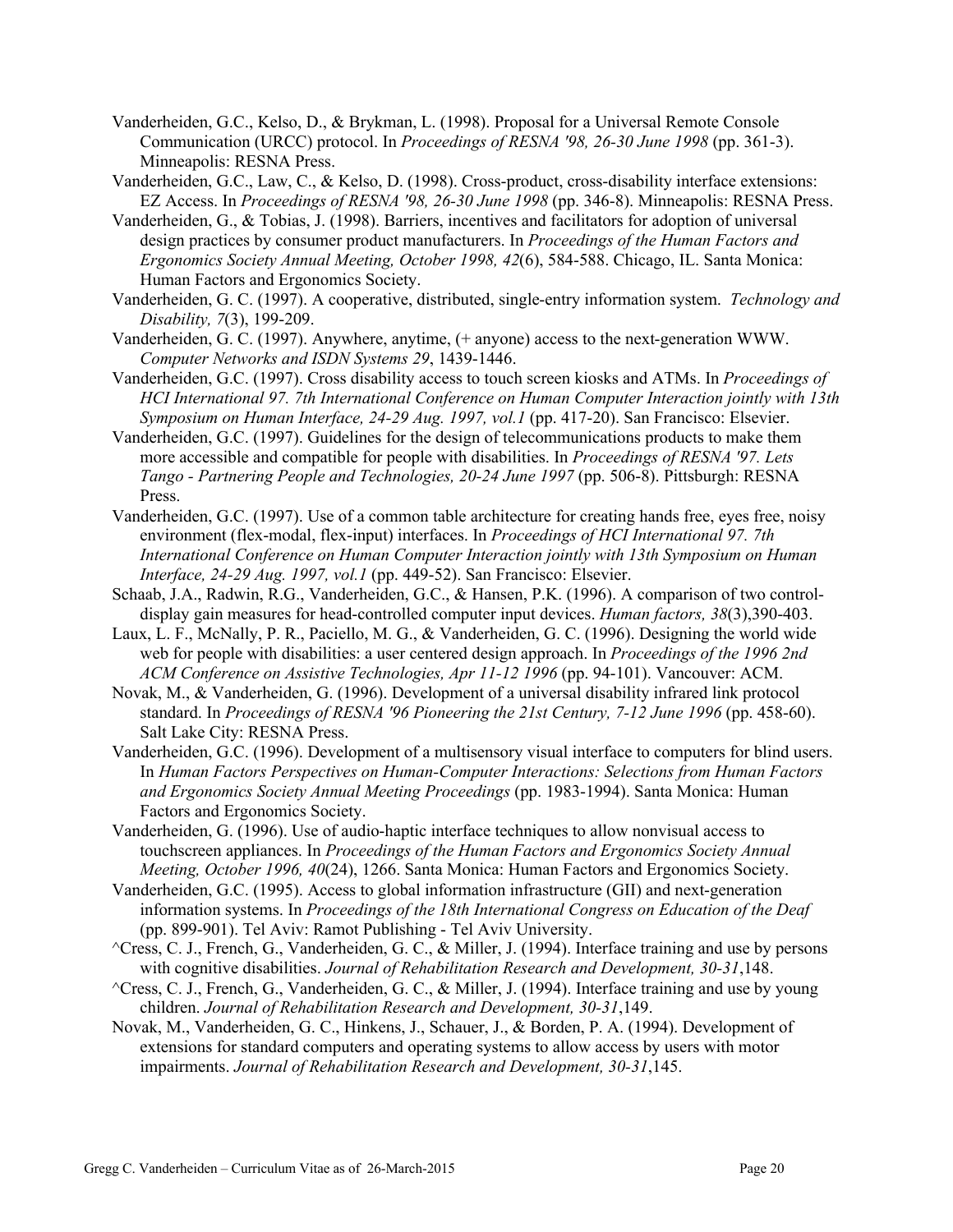- Radwin, R. G., Vanderheiden, G. C., & Schaab, J. A. (1994). Effects of gain and movement range on performance using head-controlled computer input devices. *Journal of Rehabilitation Research and Development, 30-31*,146.
- Schauer, J., Novak, M., & Vanderheiden, G. C. (1994). General input device emulating interface (GIDEI) standard. *Journal of Rehabilitation Research and Development, 30-31*,150.
- Smith, R. O., Hinkens, J., Vanderheiden, G. C., & Kathy, R. Longenecker (1994). Occupational therapy functional assessment compilation tool (OT FACT). *Journal of Rehabilitation Research and Development, 30-31*,136.
- Vanderheiden, G. C., & Novak, M. (1994). Auditory redundancy of computer information for hearingimpaired individuals. *Journal of Rehabilitation Research and Development, 30-31*,280.
- Vanderheiden, G. C., & Novak, M. (1994). Development of design guidelines for computers and other electronic devices to increase usability by persons with disabilities. *Journal of Rehabilitation Research and Development, 30-31*,150.
- Vanderheiden, G. C., Schauer, J. M., Kelso, D. P., & Snyder, T. (1994). Development of user-, professional-, and public-accessible database interface techniques. *Journal of Rehabilitation Research and Development, 30-31*,137.
- Mital, A., Deivanayagam, S., Malzahn, D., Wiker, S., Vanderheiden, Gregg C. and Freivalds, Andris (1994): Educating People with Disabilities. In: *Proceedings of the Human Factors and Ergonomics Society 38th Annual Meeting 1994*. p. 417-417.
- Vanderheiden, G. (1994). Use of multiple parallel interface strategies to create a seamless accessible interface for next-generation information systems. In *Proceedings of the RESNA '94 Annual Conference: Tuning in to the 21st century through assistive technology: listen to the music, 14* (pp. 508-510). Arlington: RESNA Press.
- Vanderheiden, G.C. (1994). Building disability access directly into next-generation information and transaction systems. In *Proceedings of the IISF/ACM Japan International Symposium, 7-9 March 1994* (pp. 2-6). Tokyo: World Scientific.
- Nakamura, K., Vanderheiden, G.C., & Smith, R.O. (1993). Attitudes and impressions toward receiving phone calls made with a voice output device in the United States and Japan. *Technology and Disability, 2*(2),71-80.
- Lee, S., Wiker, S.F., & Vanderheiden, G.C. (1993). Interactive haptic interface: two-dimensional form perception for blind access to computers. In *Proceedings of 5th International Conference on Human-Computer Interaction, 8-13 Aug. 1993* (pp. 190-5). Orlando: Elsevier.
- Vanderheiden, G.C., & Mendenhall, J. (1993). Analyzing virtual reality applications as they relate to disability access. In *Virtual reality and persons with disabilities*. Northridge: CSUN.
- Vanderheiden, G.C. (1993). Use of seamless access protocol to expand the human interface of nextgeneration information systems and appliances. In *Proceedings of 5th International Conference on Human-Computer Interaction, 8-13 Aug. 1993* (pp. 492-7). Orlando: Elsevier.
- ^Lin, M.L., Radwin, R., Vanderheiden, G. (1992). Gain effects on performance using a head-controlled computer input device. *Ergonomics, 35*(2), 159-175.
- Vanderheiden, G.C. (1992). Full visual annotation of auditorially presented information for users who are deaf: ShowSounds. In *Proceedings of the RESNA International '92 Conference: Technology for Consumers* (pp. 45-47). Washington: RESNA Press.
- Vanderheiden, G.C., & Cress, C.J. (1992). Applications of artificial intelligence to the needs of persons with cognitive impairments: the Companion Aid. In *Proceedings of the RESNA International '92 Conference: Technology for Consumers* (pp. 388-390). Washington: RESNA Press.
- Vanderheiden, G.C., Mendenhall, J., & Ford, K. (1992). A two-class information model for access to computers and information systems by people who are blind. In *Proceedings of the RESNA International '92 Conference: Technology for Consumers* (pp. 53-54). Washington: RESNA Press.
- Vanderheiden, G.C. (1992). Applications of artificial intelligence to the needs of persons with cognitive impairments: the Companion aid. In *Proceedings of Conference. Technology and Persons with Disabilities, 18-21 March 1992* (pp. 587-91). Los Angeles: California State Univ.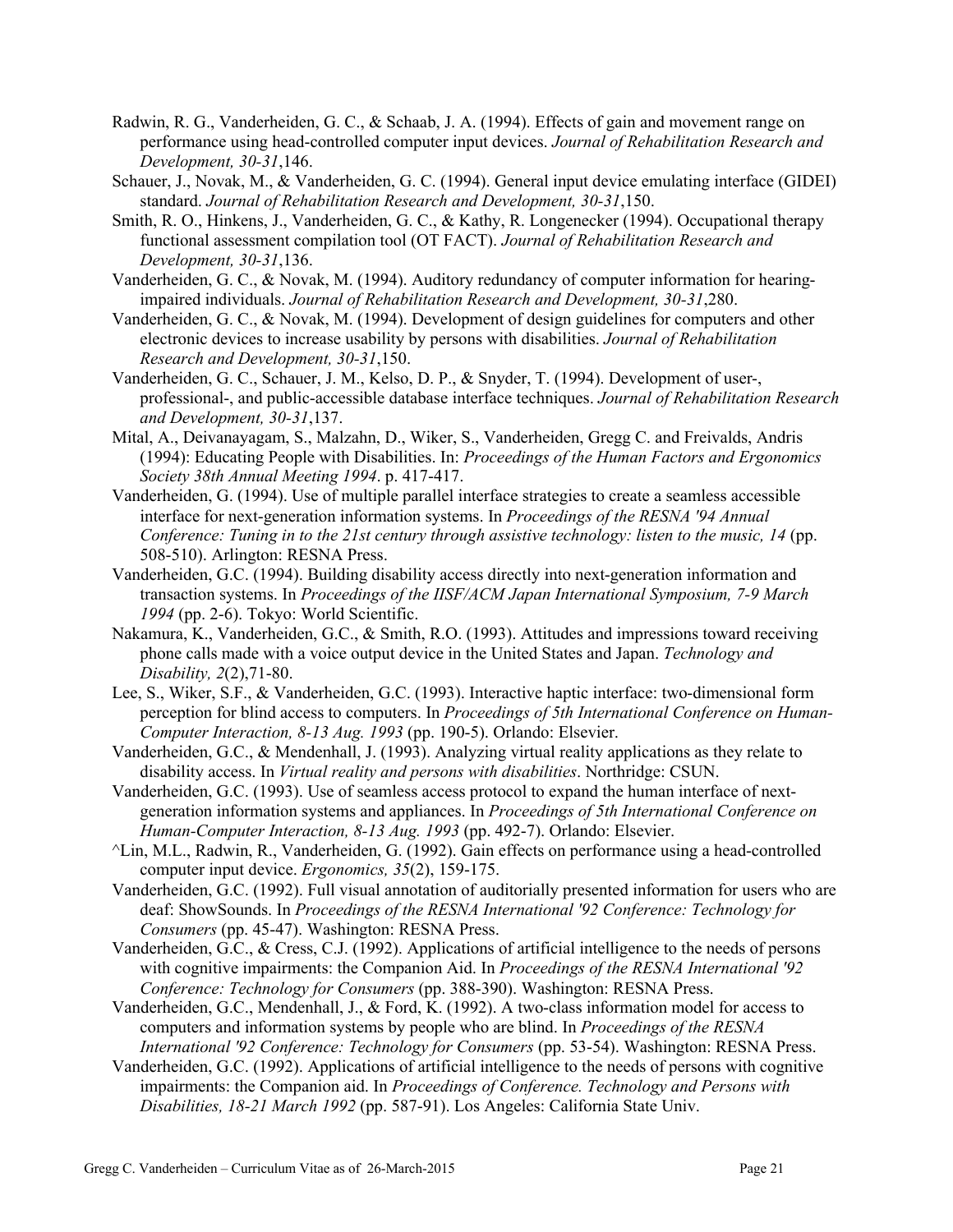- Vanderheiden, G.C., Mendenhall, J., & Andersen, T. (1992). Access issues related to virtual reality for people with disabilities. In *Proceedings of Conference. Technology and Persons with Disabilities, 18- 21 March 1992* (pp. 581-5). Los Angeles: California State Univ.
- Vanderheiden, G., Boyd, W., Ford, K., Kunz, D., & Mendenhall, J. (1992). Systems 3: Multisensory access to the graphic based computers by persons who are blind. In *Proceedings of the Johns Hopkins National Search for Computing Applications to Assist Persons with Disabilities, Feb 1-5 1992* (pp. 197-199). Laurel: Publ by IEEE.
- Vanderheiden, G.C. (1991). Graphic user interfaces: a tough problem with a net gain for users who are blind. *Technology and Disability, 1*(1),93-99.
- Vanderheiden, G., Boyd, W., Mendenhall, J., & Ford, K. (1991). Development of a multisensory nonvisual interface to computers for blind users. In *Proceedings of the Human Factors and Ergonomics Society Annual Meeting, September 1991, 35*(5), 315-318. San Francisco, CA. Santa Monica: Human Factors and Ergonomics Society.
- Vanderheiden, G.C., & Vanderheiden, K.R. (1991) Guidelines for the design of consumer products to increase their accessibility to persons with disabilities. In *RESNA '91 - Technology for the Nineties* (pp. 187-189). Washington: RESNA Press.
- Wiker, S., Vanderheiden, G., Lee, S., & Arndt, S. (1991). Development of tactile mice for blind access to computers: Importance of stimulation locus, object size, and vibrotactile display resolution. In *Proceedings of the Human Factors and Ergonomics Society Annual Meeting, September 1991, 35*(10), 708-712. San Francisco, CA. Santa Monica: Human Factors and Ergonomics Society.
- Radwin, R. G., Vanderheiden, G. C., Lin, M.L. (1990). Method for evaluating head-controlled computer input devices using fitts' law. Human factors, 32(4),423-438.
- Vanderheiden, G. C. (1990). Thirty-something million: Should they be exceptions? *Human Factors, 32*(4), 383-396.
- Boyd, L. H., Boyd, W. L., & Vanderheiden, G. C. (1990). The graphical user interface: Crisis, danger, and opportunity. *Journal of Visual Impairment and Blindness*, 84 (10), 496-502. Vanderheiden, G. C., (1989). Nonvisual alternative display techniques for output from graphics based computers. *Journal of Visual Impairment & Blindness, 83*(8), 383-390.
- Vanderheiden, G. C. (1989). Development of an ultra-user friendly, disseminable database system for information and referral. *Information & Referral (The Journal of the Alliance of Information and Referral Systems) 11,* 1-2, pp 49-65.
- Schauer, J., Kelso, D.P., & Vanderheiden, G.C. (1990). Development of a serial auxiliary control interface for powered wheelchairs. In *Proceedings of the RESNA 13th annual conference: capitalizing on technology* (pp. 191-192). RESNA Press.
- Schauer, J., Novak, M., Lee, C.C., Vanderheiden, G.C., & Kelso, D.P. (1990). Transparent access interface for Apple and IBM computers: the T-TAM. In *Proceedings of the RESNA 13th annual conference: capitalizing on technology* (pp. 255-256). RESNA Press.
- ^Smith, R.O., Christiaansen, R., & Vanderheiden, G.C. (1990). Pre-service technology specialization training (TechSpec): year 2. In *Proceedings of the RESNA 13th annual conference: capitalizing on technology* (pp. 361-362). RESNA Press.
- ^Smith, R.O., Vanderheiden, G.C., & Fox, L. (1990). Specialization in technology service delivery: what is an interface specialist?. In *Proceedings of the RESNA 13th annual conference: capitalizing on technology* (pp. 240-241). RESNA Press.
- Vanderheiden, G.C. (1990). Development of a public domain, user accessible, inter-state directory/database for assistive technology service delivery programs. In *Proceedings of the RESNA*  13th annual conference: capitalizing on technology (pp. 222-223). RESNA Press.
- Vanderheiden, G.C., & Kunz, D.C. (1990). Systems 3 an interface to graphic computers for blind users. In *Proceedings of the RESNA 13th annual conference: capitalizing on technology* (pp. 259-260). RESNA Press.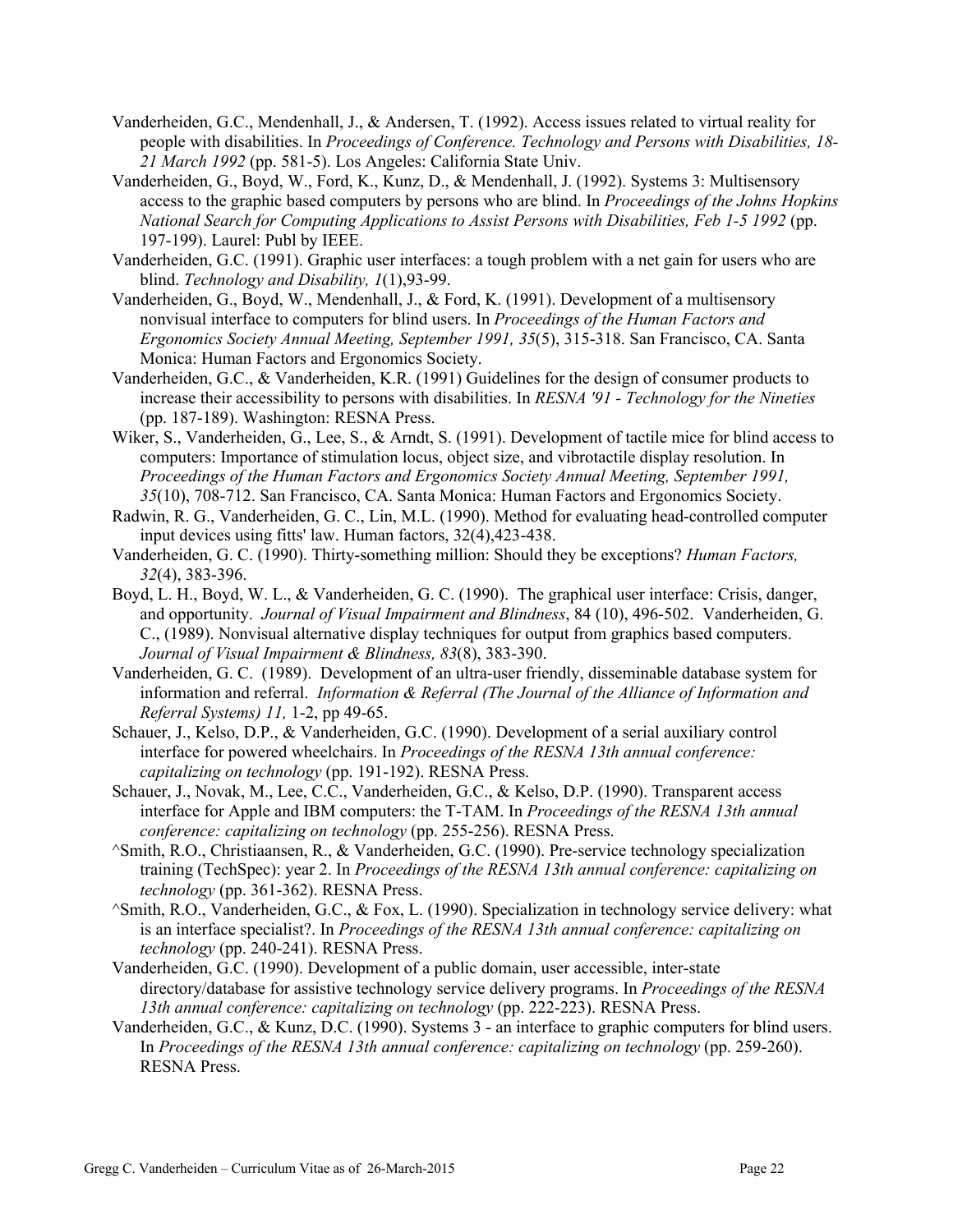- Vanderheiden, G.C. (1990). Development of an ultra-user friendly, disseminable database system for information and referral. In *Proceedings of the Fifth Annual National Symposium on Information Technology: Opening the Door to the 90's* (pp. 31-50). Columbia: University of South Carolina.
- ^Mathy-Laikko, P. Iacono, T., Ratcliff, A., Villarruel, F. Yoder, D., Vandertheiden, G. (1989) Teaching a Child with Multiple Disabilities to Use a Tactile Augmentative Communication Device. *Augmentative and Alternative Communication,* Williams and Wilkins Vol 5 No 4 pp 249-256
- Hall, M., and Vanderheiden*,* G. C. (1989). Hyper-ABLEDATA. *An Overview. (The Journal of the Alliance of Information and Referral Systems) 11,* 1-2, pp 88-92.
- Vanderheiden, G. C., (1989). Nonvisual Alternative Display Techniques for Output from Graphics Based Computers. *Journal of Visual Impairment & Blindness*, 83 (8), pp 383-390.
- ^Smith, R.O., Christiaansen, R., Borden, B., Lindberg, D., Gunderson, J., and Vanderheiden, G. (1989). Effectiveness of a writing system using a computerized long-range optical pointer and 10-branch abbreviation expansion." *Journal of Rehabilitation Research and Development, 26*(1), 51-62.
- Vanderheiden, G., & Smith, R. O. (1988). Application of Communication Technologies with High Spinal Cord Injuries. *AAC: Augmentative and Alternative Communication.*
- Vanderheiden, G. (1987). Service Delivery Mechanisms in Rehabilitation Technology. *American Journal of Occupational Therapy, 41*(11).
- Vanderheiden, G., & Kelso, D. (1987). Comparative Analysis of Fixed-Vocabulary Communication Acceleration Techniques. *AAC: Augmentative and Alternative Communication, 3*(4).
- Vanderheiden, G. (1984). High vs. Low Technology in the Development of Communication Systems for Severely Physically Handicapped Persons. *Exceptional Education Quarterly.*
- Vanderheiden, G. (1983). The practical use of microcomputers in rehabilitation. *Rehabilitation Literature, 44*(3-4), 66-70.
- Schwejda, P., & Vanderheiden, G. (1982). Adaptive-firmware card for the Apple II [input for physically disabled]. *Byte, 7*(9), 276-314. http://archive.org/stream/byte-magazine-1982-09 rescan/1982\_09\_BYTE\_07-09\_Computers\_and\_the\_Disabled#page/n277/mode/2up
- Vanderheiden, G. (1982). Computers can play a dual role for disabled individuals. *Byte, 7*(9), 136-62. http://archive.org/stream/byte-magazine-1982-09-rescan/1982\_09\_BYTE\_07-09 Computers and the Disabled#page/n137/mode/2up
- Vanderheiden, G. (1982). The practical use of microcomputers in rehabilitation. *Bulletin of Prosthetics Research, 19*(1), 1-5.
- Vanderheiden, G. (1981). Practical application of microcomputers to aid the handicapped. *Computer, 14*(1), 54-61.
- Vanderheiden, G. (1980). Augmentative Modes of Communication for the Severely Speech- and Motor-Impaired. *Clinical Orthopedics and Related Research, 148*, 70-86.
- Vanderheiden, G. (1977). Implications and considerations for application of non-vocal communication techniques and aids. *Developmental Medicine and Child Neurology, 19*(1), 109-110.
- Vanderheiden G., Volk, A., and Geisler C. (1974) Alternate interface to computers for physically handicapped – the auto-monitoring communication board, National Computer Conference
- Vanderheiden, G., Lamers, D., Volk, A., and Geisler C. (1973) Communications Device for Severely Handicapped, Abstract, Archives of Physical Medicine.

#### **Regulatory Filings (selected)**

(8 in 2018) (5 in 2017) (6 in 2016) (8 in 2015) (7 in 2014) (12 in 2013)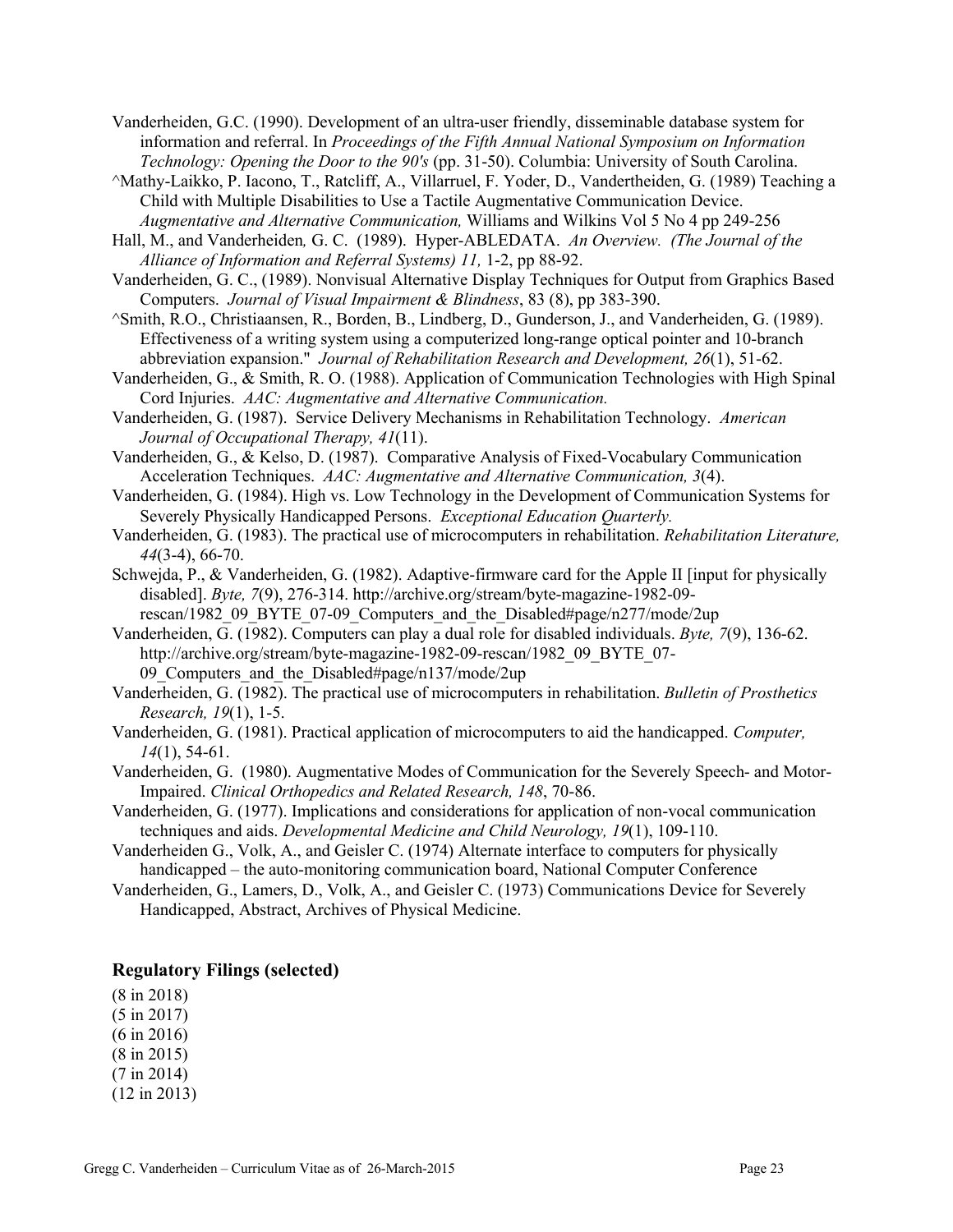- Rosenblum, H., Stout, C., Vanderheiden, G., & Vogler, C. (2012). *In the matter of Implementation of Sections 716 and 717 of the Communications Act of 1934, as Enacted by the 21st Century Communications and Video Accessibility Act of 2010; Entertainment Software Assoc. Petition for Waivers of 47 C.F.R. §§ 14.1 et. seq.* CG Docket 10-213: Federal Communications Commission.
- Rosenblum, H., Stout, C., Vanderheiden, G., & Vogler, C. (2012). *In the matter of Implementation of Sections 716 and 717 of the Communications Act of 1934, as Enacted by the 21st Century Communications and Video Accessibility Act of 2010; Consumer Electronic Association Petition for Waiver.* CG Docket 10-213: Federal Communications Commission.
- Vanderheiden, G., & Jordan, J.B. (2012). *In the matter of the Supplemental Notice of Proposed Rulemaking: Nondiscrimination on the Basis of Disability in Air Travel: Accessibility of Web Site and Automated Kiosks at U.S. Airports.* Docket DOT-OST-2011-0177: U.S. Department of Transportation
- Vanderheiden, G. (2012). *Comments in the matter of Connect America Fund; A National Broadband Plan for Our Future; Establishing Just and Reasonable Rates for Local Exchange Carriers; High-Cost Universal Service Support.* WC Docket 10-90, 07-135, 05-337, 03-109; GN Docket 09-51; CC Docket 01-92, 96-45; WT Docket 10-208: Federal Communications Commission.
- Vanderheiden, G. (2012). *In the matter of the Advanced Notice of Proposed Rulemaking: Telecommunications Act Accessibility Guidelines (Section 255); Electronic and Information Technology Accessibility Standards (Section 508).* Docket ATBCB-2011-0007: Regulations.gov.
- Vanderheiden, G. (2011). *Comments on closed functionality (part 1 of 4): Late filed (ex parte) comments in the matter of refresh of the Section 255 and Section 508 requirements.* Docket 2010-1-RIN 3014- AA37: US Access Board.
- Vanderheiden, G. (2011). *Comments on touch-operated control (part 2 of 4): Late filed (ex parte) comments in the matter of refresh of the Section 255 and Section 508 requirements.* Docket 2010-1- RIN 3014-AA37: US Access Board.
- Vanderheiden, G. (2011). *Other comments (part 3 of 4): Late filed (ex parte) comments in the matter of refresh of the Section 255 and Section 508 requirements.* Docket 2010-1-RIN 3014-AA37: US Access Board.
- Vanderheiden, G. (2011). *Real-time text provisions (part 4 of 4): Late filed (ex parte) comments in the matter of refresh of the Section 255 and Section 508 requirements.* Docket 2010-1-RIN 3014-AA37: US Access Board.
- Vogler, C., Williams, N. & Vanderheiden G. (2011). *In the matter of application of new and emerging technologies for video relay service use.* CG Docket 10-51: Federal Communications Commission.
- Vanderheiden, G. & Vogler, C. (2011). *In the matter of implementation of Sec 716 and 717 of the Communications Act of 1934, as Enacted by the Twenty-First Century Communications and Video Accessibility Act of 2010.* CG Docket 10-213: Federal Communications Commission.
- Vanderheiden, G. & Vogler, C. (2011). *In the matter of implementation of Sec 716 and 717 of the Communications Act of 1934, as Enacted by the Twenty-First Century Communications and Video Accessibility Act of 2010.* CG Docket 10-213: Federal Communications Commission.
- Vanderheiden, G. (2011). *Comments on accessibility of next-generation 9-1-1.* DOJ-CRT-2010-0006: Regulations.gov.
- Vanderheiden, G. (2011). *In the matter of implementation of the Twenty-first Century Communications and Video Accessibility Act of 2010 Section 105, Relay Services for Deaf-Blind Individuals.* CG Docket 10-210: Federal Communications Commission.
- Vanderheiden, G. (2011). *In the matter of framework for next generation 911 deployment.* PS Docket 10- 255: Federal Communications Commission.
- Vanderheiden, G. (2011). *Comments on nondiscrimination on the basis of disability by state and local government entities and public accommodation; equipment and furniture.* Docket DOJ-CRT-2010- 0001: Regulations.gov.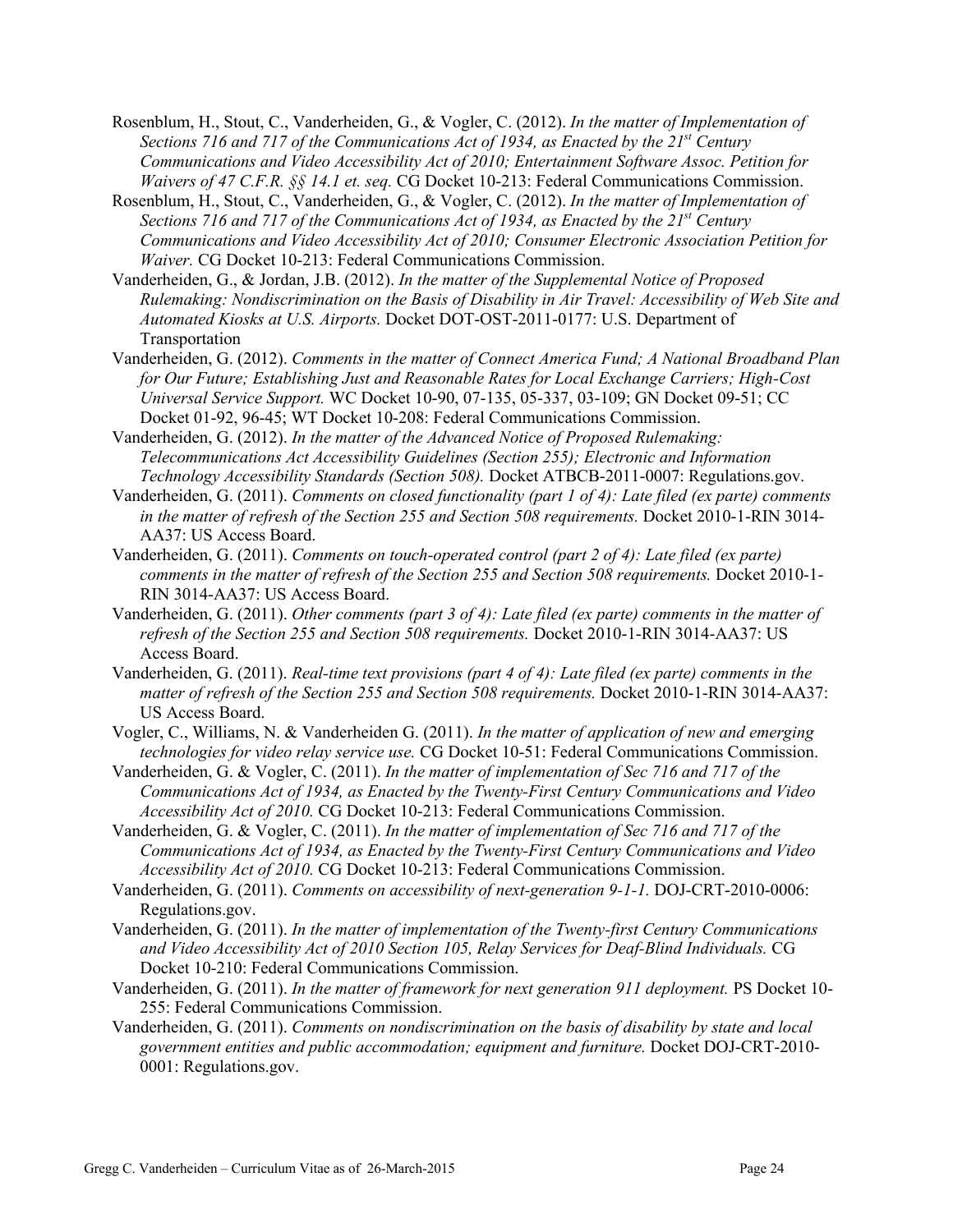- Vanderheiden, G. (2011). *Comments on nondiscrimination on the basis of disability; accessibility of web information and services of state and local government entities and public accommodations.* Docket DOJ-CRT-2010-0005: Regulations.gov.
- Vanderheiden, G. (2011). *In the matter of implementation of the Twenty-first Century Communications and Video Accessibility Act of 2010 Section 105, Relay Services for Deaf-Blind Individuals.* CG Docket 10-210: Federal Communications Commission.
- Vanderheiden, G., Harkins, J. & King, C. (2010). *In the matter of accessible mobile phone options for people who are blind, deaf-blind, or have low vision.* CG Docket 10-145, DA 10-1324: Federal Communications Commission.
- Vanderheiden, G. & Hill, E. (2010). *In the matter of broadband accessibility for people with disabilities – Workshop II Barriers, Opportunities, and Policy Recommendations.* GN Docket 09-191, WC Docket 07-52, FCC 09-93: Federal Communications Commission.
- Vanderheiden, G. & Harkins, J. (2010). *In the matter of advanced communication provisions of the Twenty-first Century Communications and Video Accessibility Act of 2010 with Disabilities – Workshop II.* CG Docket 10-213: Federal Communications Commission.
- Vanderheiden, G. (2010). *In the matter of advanced communication provisions of the Twenty-first Century Communications and Video Accessibility Act of 2010 with Disabilities-Workshop II.* CG Docket 10-213: Federal Communications Commission.
- Vanderheiden, G. (2010). *In the Matter of Refresh of the Section 255 and Section 508.* Docket ATBCB-2010-0001: Regulations.gov.
- Harkins, J. & Vanderheiden, G. (2010). *Examination of the future media and information needs of communities in a digital age.* GN Docket No 10-25: Federal Communications Commission.
- Harkins, J., Kozma-Spytek, L., Williams, N., Hellstrom, G., Vanderheiden, G., Ladner, R., & Strauss, K. (2010). *Ex parte comments re: Public safety issues related to broadband communication to and from people with disabilities.* GN Docket Nos. 09-47, 09-51, 09-137: Federal Communications Commission.
- Vanderheiden, G. (2009). *In the Matter of Broadband Accessibility for People with Disabilities - Workshop II, Barriers, Opportunities, and Policy Recommendations*, GN Docket Nos. 09-47, 09-51 and 09-137: Federal Communications Commission.
- Harkins, J.E., Vanderheiden, G., & Strauss, K.P. (2009). *In the Matter of Broadband Accessibility for People with Disabilities - Workshop II, Barriers, Opportunities, and Policy Recommendations*, GN Docket Nos. 09-47, 09-51 and 09-137: Federal Communications Commission.
- Harkins, J., & Vanderheiden, G.C. (2005). *In the Matters of IP-enabled Services and E9-1-1 Requirements for IP-enabled Service Providers*. WC Docket 04-36 and 05-196: Federal Communications Commission. Retrieved January 22, 2007 from: http://gullfoss2.fcc.gov/prod/ecfs/retrieve.cgi?native\_or\_pdf=pdf&id\_document=6518142876
- Vanderheiden, G. (2005). *Comments to Election Assistance Commission on the Voluntary Voting System Guidelines (VVSG)*. Retrieved 05/23, 2006, from: http://guidelines.kennesaw.edu/vvsg
- Harkins, J., Peltz Strauss, K., & Vanderheiden, G.C. (2004). *In the Matter of Review of the Emergency Alert System*.
- Harkins, J., & Vanderheiden, G.C. (2004). *In the Matters of IP-enabled Services and E9-1-1 requirements for IP-enabled service providers*. WC Docket Nos. 04-36 and 05-196: Federal Communications Commission.
- Vanderheiden, G.C. (1998). *In the matter of implementation of Section 255 of the Telecommunications Act of 1996.* WT Docket No. 96-198: Federal Communications Commission. Retrieved June 1, 2006, from: http://www.fcc.gov/Bureaus/Wireless/Comments/fcc98055/210084-1.pdf

#### **Reports and Other Key Publications (selected)**

(stopped listing in 2013)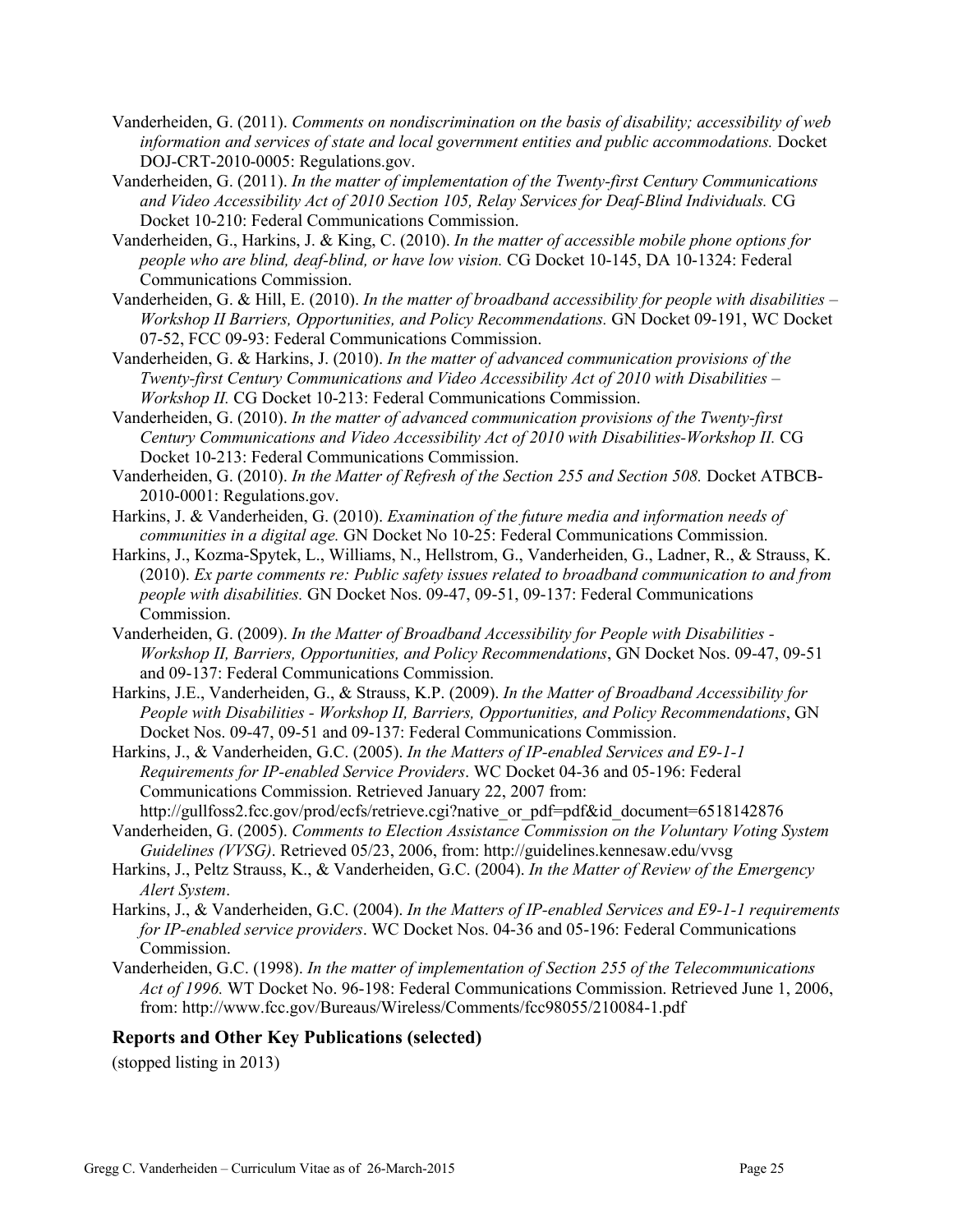- Vanderheiden, G. (2013). Lessons learned in technology transfer from Dr. Gregg Vanderheiden and the Trace Research & Development Center. *FOCUS Technical Brief (37).* Austin, TX: SEDL, Disability Research to Practice Program.
- Johnston, M. V., Vanderheiden, G. C., Farkas, M., Rogers, E. S., Summers, J. A., & Westbrook, J. D., for the NCDDR Task Force on Standards of Evidence and Methods. (2009). *The challenge of evidence in disability and rehabilitation research and practice*: A position paper. Austin, TX: SEDL.
- Committee on Disability in America (2007). *Assistive and mainstream technologies for people with disabilities*. In The future of disability in America (pp. 7-1 - 7-31). Washington, DC: The National Academies Press. [Gregg Vanderheiden, a member of the Committee on Disability in America, did the first draft and chaired the subcommittee for this chapter of the report.]
- National Council on Disability. (2006). *Over the horizon: Potential impact of emerging trends in information and communication technology on disability policy and practice.* Washington, DC: Author. (Written by Gregg Vanderheiden pursuant to a contract with NCD.)
- Harkins, J., Peltz Strauss, K., & Vanderheiden, G. (2006). *Research and policy recommendations from the State of the Science Conference on Accessible Emergency Notification and Communication.* Rehabilitation Engineering Research Center on Telecommunications Access; Gallaudet University; University of Wisconsin-Madison.
- National Task Force on Technology and Disability (2004). *Within our reach: findings and recommendations of the National Task Force on Technology and Disability*. Flint, MI: The Disability Network. (Significant contributions and drafts by Gregg Vanderheiden.)
- Vanderheiden, G.C. (2003). Access to voice-over-internet protocol ("VoIP"). In *The future of internet phone calling: Regulatory imperatives to protect the promise of VoIP for industry and consumers.* Washington, D.C: New Millennium Research Council.
- Vanderheiden, G.C., & Chisholm, W.A. (1998). Central reference document Version 8; Unified Web Site Accessibility Guidelines (advanced draft copy). Retrieved May 31, 2006, from: http://www.w3.org/WAI/GL/central.htm
- Computer Science and Telecommunications Board (1997). Requirements for effective every-citizen interfaces. In *More than screen deep: Toward every citizen interfaces to the nation's information infrastructure* (pp. 21-70). Washington, DC: National Research Council, National Academy of Science. (Significant contributions and drafts by Gregg Vanderheiden.)
- Computer Science and Telecommunications Board (1997). Input/output technologies: Current status and research needs. In *More than screen deep: Toward every citizen interfaces to the nation's information infrastructure* (pp. 71-120). Washington, DC: National Research Council, National Academy of Science. (Significant contributions and drafts by Gregg Vanderheiden.)
- Computer Science and Telecommunications Board (1997). Nomadicity, disability access, and the everycitizen interface. In *More than screen deep: Toward every citizen interfaces to the nation's information infrastructure* (pp. 297-306). Washington, DC: National Research Council, National Academy of Science. (Significant contributions and drafts by Gregg Vanderheiden.)
- Connell, B., Jones, M., Mace, R., Mueller, J., Mullick, A., Ostroff, E., et al. (1997). The principles of universal design: version 2.0. Retrieved May 31, 2006 from: http://www.design.ncsu.edu/cud/newweb/about\_ud/udprinciples.htm
- Vanderheiden, G.C., & Harkins, J.E. (1997). Performance guidelines. In *Access to telecommunications equipment and customer premises equipment by individuals with disabilities: Telecommunication Access Advisory Committee (TAAC) final report* (pp. 19-24).Washington, D.C.: U.S. Architectural and Transportation Barriers Compliance Board.
- Vanderheiden, G. C. (1996). *ECI requirements/desiderata.* National Research Council, Committee on Every Citizen Interface to the NII. Washington, DC.
- Vanderheiden, G. (January 1995). Design of HTML (Mosaic) Pages to Increase their Accessibility to Users with Disabilities; Strategies for Today and Tomorrow, Version 1.0. Trace Center, University of Wisconsin –Madison. http://trace.wisc.edu/archive/html\_guidelines/version1.html.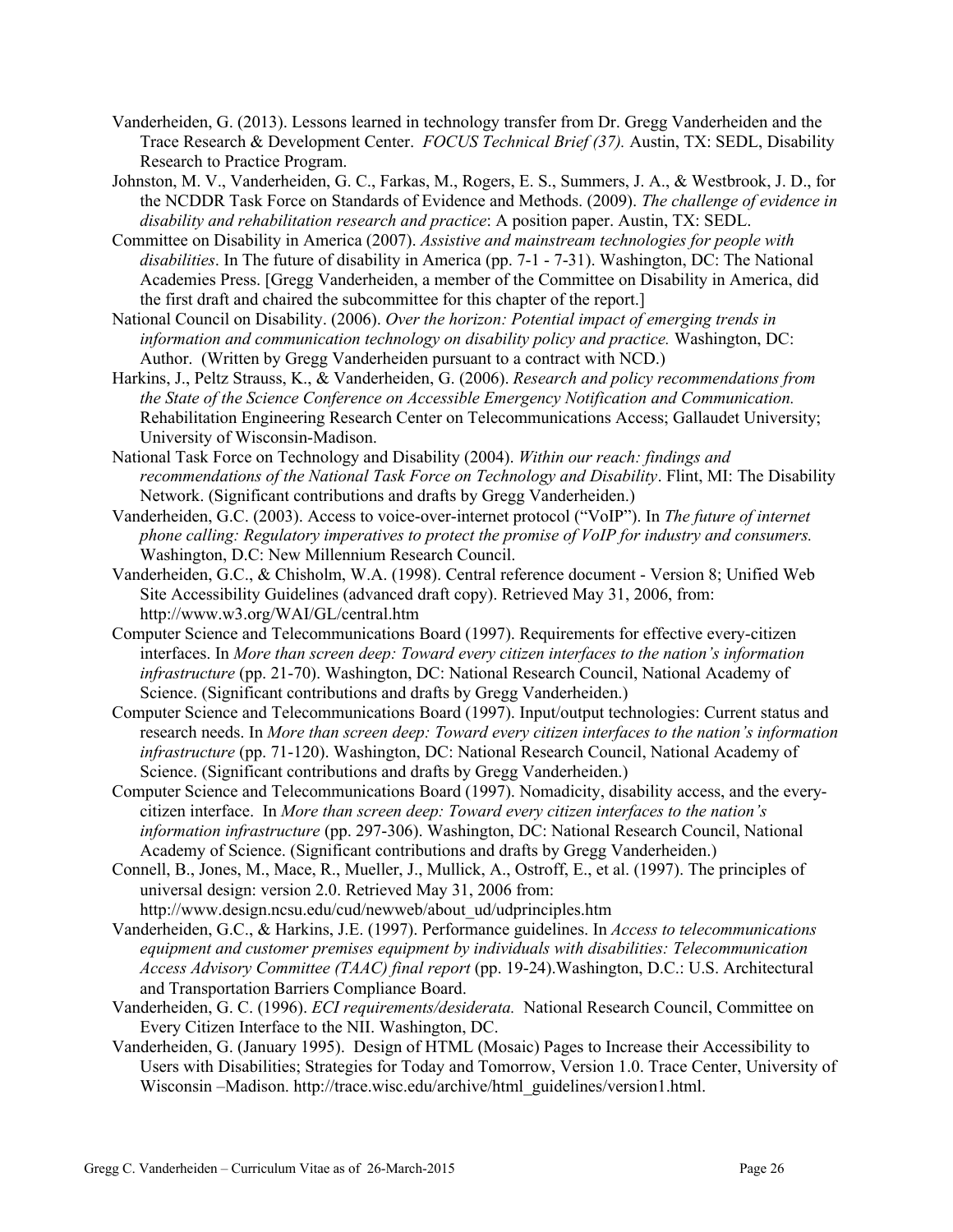- Vanderheiden, G.C. (1994). Application software design guidelines: increasing the accessibility of application software to people with disabilities. Retrieved June 02, 2006, from: http://trace.wisc.edu/docs/software\_guidelines/software.htm
- Vanderheiden, G.C., & Vanderheiden, K.R. (1991). Accessibility design guide I: guidelines for the design of consumer products to increase their accessibility to persons with disabilities or who are aging. Madison, WI: Trace R&D Center.
- Vanderheiden, G. (1984). White Paper: Access to Standard Computers, Software, and Information Systems by Persons with Disabilities (invited). Industry/Government Committee on Computer Access, White House, Feb 1984.

## *Selected Presentations, Tutorials, Workshops*

(stopped listing in 2012)

Invited Presentation to American Speech & Hearing Association, Augmentative and Alternative Communication Division 11<sup>th</sup> Annual Conference (Jan. 2011, Orlando).

Invited Presentation at 23rd Annual Colloquium on Aging (Oct. 2011, Madison, WI).

- Invited Presentation at Digital Inclusion Conference (Oct. 2011, Gdansk, Poland).
- Invited Presentation at Federal Communications Commission Workshop on Economic, Technological and Policy Issues Associated with the Transition from the Public Switched Telephone Network to an IP Network (Dec. 2011, Wash. DC).
- Keynote speech at International ÆGIS Conference "Roadmap for Building a Global Public Inclusive Infrastructure" (2010, 7-8 October). Seville Spain.
- Invited Presentation to European Commission's Expert Meeting on Assistive Technologies and e-Accessibility. (2009, March 25). Brussels, Belgium.
- Invited Presentation to e-Inclusion Ministerial Conference. (2008, December 1). Vienna, Austria.
- Keynote speech at the 8th Asia-Pacific Conference on Computer Human Interaction. (2008, July 7). Seoul, Korea.
- Invited Presentation to Joint ITU and G3ict Forum 2008 on The Convention on the Rights of Persons with Disabilities: Challenges and Opportunities for ICT Standards. (2008, April 21). Geneva, Switzerland.
- Invited Keynote Address: "The Future of Accessibility," IDEAS 2006. (2006, Nov. 14). Washington, D.C.
- Invited Panelist: "Ergonomics Standards for High Technology: Issues and Challenges," Human Factors & Ergonomics Society Annual Meeting. (2006, Oct. 17). San Francisco, California.
- Invited Workshop: "WCAG Priority 1 Checkpoints," RESNA 29th International Conference. (2006, June 25). Atlanta, Georgia.
- Workshop: "Recent Advances in Control of Mainstream Technology from Assistive Technology," RESNA 29th International Conference. (2006, June 24). Atlanta, Georgia.

Invited Panelist: "Consumer Electronics for an Aging Generation," International Consumer Electronics Show. (2006, Jan. 6). Las Vegas, Nevada.

- Invited Panelist: "The Changing Face of Telecommunications," 20th International SHHH Convention. (2005, July 1). Washington, D.C.
- Invited Presentation: "Changing the Rules: Natural Accessibility for Voting Systems and Personal Pluggable Interfaces for Everything," Usability Professionals Assoc. Annual Conference. (2005, June 29). Montreal, Quebec.
- Invited Panelist: "25 Years of Rehabilitation Engineering Looking Forward to New Horizons," at RESNA 28th International Conference. (2005, June 26). Atlanta, Georgia.
- Workshop: "International Roadmap for Accessible Mainstream Telecommunications: Research, Policy, and Practice," at RESNA 28th International Conference. (2005, June 25). Atlanta, Georgia.
- Invited Keynote Address: "Interface Sockets and Virtual Assistive Technology: Are They Key Elements of the Future?" Vision 2005 Conference. (2005, April 6). London, UK.